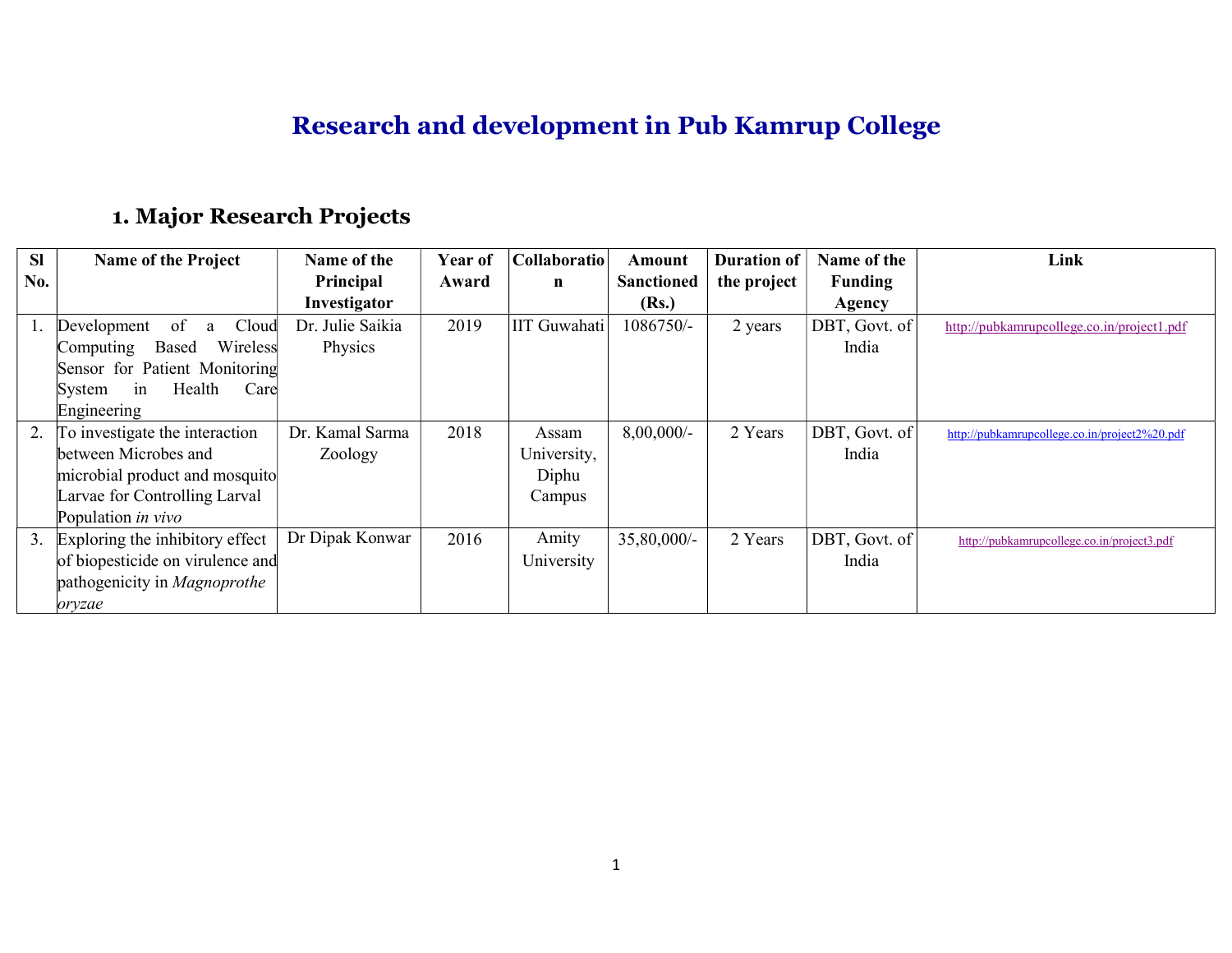# 2. Minor Research Projects

| Department | Name of the faculty                                                                    | <b>Topic</b>                                                                                               | <b>Sponsored By</b> | <b>Amount</b><br>(Rs.) | Year          |
|------------|----------------------------------------------------------------------------------------|------------------------------------------------------------------------------------------------------------|---------------------|------------------------|---------------|
|            | Dr Dipak Konwar                                                                        | Mycorrhiza of muga host plants.                                                                            | <b>UGC</b>          | $1,48,000/-$           | 2012          |
|            |                                                                                        |                                                                                                            |                     |                        |               |
| Botany     | Dr P C Kalita                                                                          | Fern diversity in Madankamdev hill regions of Kamrup district, Assam                                       | <b>UGC</b>          | $1,20,000/-$           | 2013          |
|            |                                                                                        | Observation on Endemic, Rare and Threatened Angiospermic plants of<br>Kamrup district, Assam               | <b>UGC</b>          | $1,00000/-$            | 2010          |
|            |                                                                                        | Studies on Floristic Diversity of North Guwahati Hill Region of Kamrup<br>district, Assam                  | <b>UGC</b>          | $75,000/$ -            | $2005 - 2007$ |
|            | a) Asamiya Byakaranar Kramabikas: Eti Bislesanatmak Adhyayan<br>Dr Khagesh Sen<br>Deka |                                                                                                            | <b>UGC</b>          | $1.40,000/-$           | 2009-2010     |
|            |                                                                                        | b) Patidarang Ancalar Puroni Puthi-Panji : Eti Kshetrabhittik Adhyayan                                     | <b>UGC</b>          | $65,000/$ -            | $2005 - 2007$ |
|            | Mr. Barnali Deka                                                                       | Orissa Aru Asamor Loka Bhaxar Tulanatmok Adhyayan: Kamrup Aru<br>Baleswar Jilar Ullikhan Saha.             | <b>UGC</b>          | $80,000/$ -            | 2005-2007     |
| Assamese   |                                                                                        | Kamrup Aru Viraja Mandirar Reeti-Neeti-Pratha Aru Parampara : Eti<br>Tulanamulak Adhayan                   | <b>UGC</b>          | $1,48,000/-$           | 2008-2010     |
|            | Nayanmoni Baruah                                                                       | Asamar Sadhu Kathat Samaj-Jiwanar Pratifalan: Etiadhyayan                                                  | <b>UGC</b>          | $55,000/$ -            | 2012-2013     |
|            | Dulumoni Deka                                                                          | Asamiya Sahityat Droupadi: Eti Samikshatmak Adhyayan                                                       | <b>UGC</b>          | $1,20,000/-$           | 2009-2010     |
|            |                                                                                        | Syed Abdul Malikar Oipanyashat Nadi                                                                        | <b>UGC</b>          | $90,000/$ -            | 2013          |
| Zoology    | Dr Kamal Sarma                                                                         | A survey of the indigenous ornamental fishes available in various water<br>bodies in Kamrup District.      | <b>UGC</b>          | $1,00,000/-$           | 2005-2007     |
|            | Dr Manash Barthakur                                                                    | Role of water extract of selected traditionally used antidiabetic plant against<br>induced diabetic mammal | <b>UGC</b>          | $1,00,000/$ -          | 2004-2006     |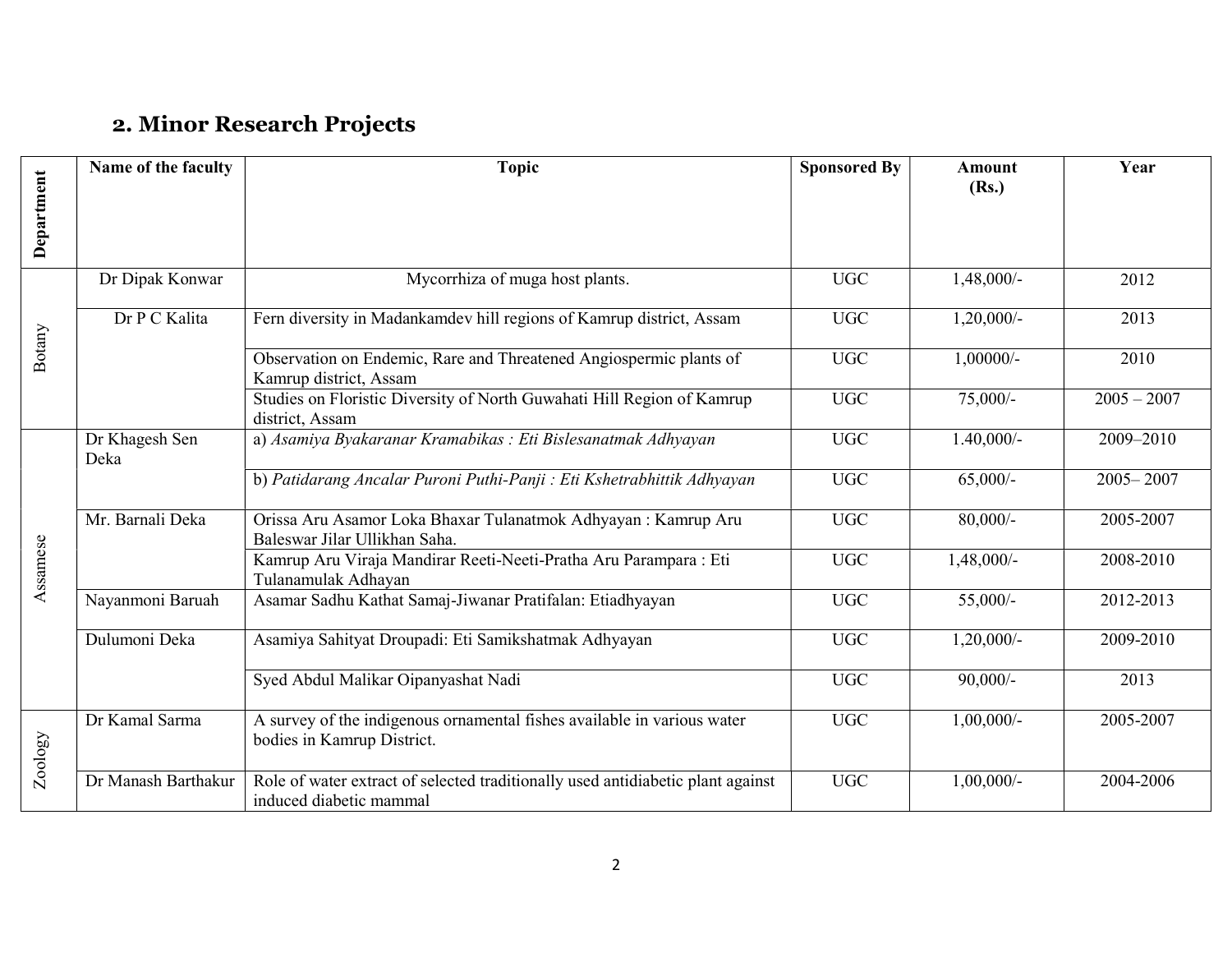|            |                         | Protection of diabetic lens by antidiabetic polyherbal formulation.                                                                      | <b>UGC</b>       | $75,000/-$                    | 2007-2009     |
|------------|-------------------------|------------------------------------------------------------------------------------------------------------------------------------------|------------------|-------------------------------|---------------|
|            | Mr. Khagen Das          | Mobilisation of Resources by Gaon Panchayats in Assam                                                                                    | <b>UGC</b>       | $25,000/$ -                   | $2009 - 2011$ |
| Economics  | Narayan Goswami         | On Employment potential of brick kiln of Kamrup District.                                                                                | <b>UGC</b>       | $1,00,000/-$                  | 2009-2010     |
|            | Dr B K Dev<br>Choudhury | Links between Nonlinear Dynamics and Thermodynamics                                                                                      | <b>UGC</b>       | $50,000/$ -                   | $2007 - 2009$ |
| Physics    |                         | Some Aspects of Modified chaplygin Gas(added with a Brane-world<br>Cosmological perspective                                              | IASc             | Sponsored by the<br>Institute | 2010          |
|            | Dr Julie Saikia         | On primary mass composition of Giant air showers                                                                                         | $\overline{UGC}$ | $50,000/$ -                   | 2007-2009     |
|            | Mr. Dipen Bezbaruah     | Tradition and Practices of the Tea Tribes of Darrang and Sonitpur District<br>of Assam : A Folkloristic Study"                           | <b>UGC</b>       | $1,30,000/-$                  | 2012          |
| English    | Mr. Montu Saikia        | A Study on the Grammar and Vocabulary of Sari as is Spoken by the Tea<br>Garden Areas of Assam with Special Reference to Jorhat District | <b>UGC</b>       | $1,50,000/-$                  | 2012          |
|            | Mr. Aditya Deka         | Impact of Drought Hazard on Agriculture in Rangia Subdivision                                                                            | <b>UGC</b>       | $60,000/$ -                   | 2008          |
| Geography  | Diganta Kr Rabha        | Impact of Flood Hazard on Agriculture in Rangia Subdivision                                                                              | <b>UGC</b>       | $60,000/$ -                   | 2008          |
|            | Mr. Ayez Ali            | Geo-environmental Status of Wetlands in Hajo Development Block, A case<br>of some selected beels                                         | <b>UGC</b>       | $1,20,000/-$                  | 2012          |
| Statistics | Mr. Atwar Rahman        | Determination of Relationship between the Temperature and Length<br>of<br>Day in the context of Assam.                                   | <b>UGC</b>       | $1,25,000/-$                  | 2011          |
| History    | Imdad Ali Ahmed         | Aspects of Historical Geography of Medieval<br>Assam                                                                                     | <b>UGC</b>       | $60,000/$ -                   | 2008          |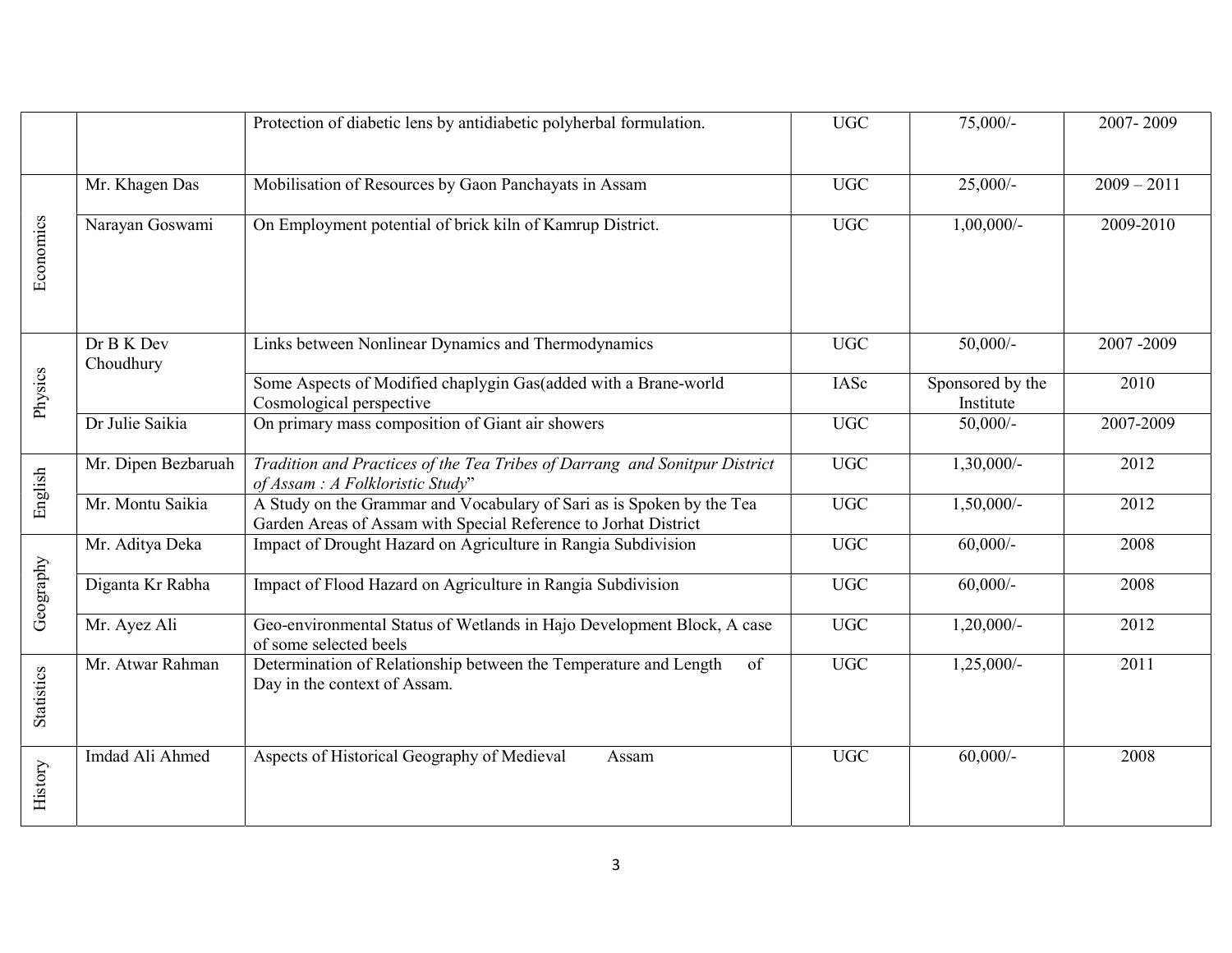|            |                                                                                                                                  | Pratap Singha and His Times                                                                                       | <b>UGC</b> | $50,000/$ -  | 2004 |
|------------|----------------------------------------------------------------------------------------------------------------------------------|-------------------------------------------------------------------------------------------------------------------|------------|--------------|------|
|            | Dr Utpaljyoti Medhi                                                                                                              | Hydrology and Ecological Quality of an Urban Wetland System- A Case<br>Study with Deepor Beel, Guwahati, Assam.   | <b>UGC</b> | $65,000/$ -  | 2007 |
| Chemistry  | Study on Water and Soil Quality near a Pulp and Paper Mill - A case study in<br>and around Jagiroad Area                         |                                                                                                                   | <b>UGC</b> | $85,000/$ -  | 2009 |
|            |                                                                                                                                  | Study on Water Specially Drinking Water Quality in an around Bihata<br>Chariali                                   | <b>UGC</b> | $1,20,000/-$ | 2011 |
|            | Dr. Nripendra<br>Chemical and spectroscopic analysis of Kolakhar- the food additive derived<br>NathTalukdar<br>from banana plant |                                                                                                                   | <b>UGC</b> | 55,000/-     | 2006 |
|            |                                                                                                                                  | Potassium Chloride from banana plant                                                                              | <b>UGC</b> | $1,30,000/-$ | 2011 |
| Philosophy | Jiban Ch. Sarma                                                                                                                  | Superstition and its impact on rural people of Pub Kamrup Area, Causes and<br>Remedies: A Case study              | <b>UGC</b> | $95,000/-$   | 2011 |
| Education  | Dr. Alaka Das                                                                                                                    | Education of the differently abled at the secondary level and role of Rastriya<br>Madhyamik Siksha Abhiyan (RMSA) | <b>UGC</b> | 180000/-     | 2015 |

#### 3. Patent:

- 1. Dr Nrinpendra Nath Talukdar, Associate Professor, Department of Chemistry has one patent. Indian Patent No. 222135 dated 23/07/2008; Title – A method for isolation of Potassium Carbonate from Banana Plant.
- 2. Dr Talukdar has filed another patent application (Application No. 1669/KOL/2008 of 26/09/2008; Title–Highly Efficient Catalyst from Banana plant for Transesterification of Vegetable Oils to Fatty Acid Methyl Esters).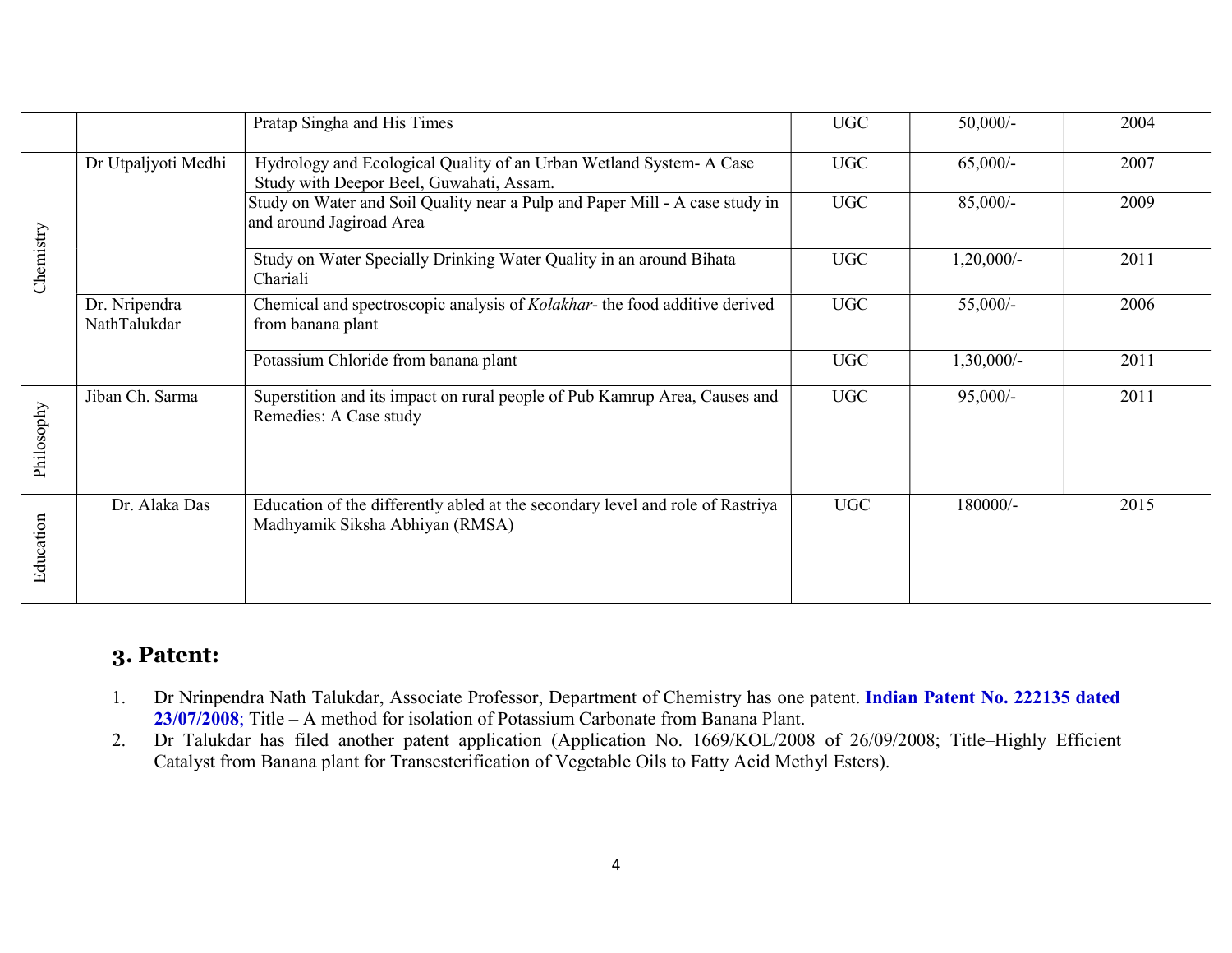### 4. Student Research Projects:

# (A) Research projects done in reputed universities/research institutes:

| <b>Sl. No.</b> | Name of student    | Programme                                         | <b>Institute</b>                                                                     | <b>Supervisor</b>                                                 | Sponsored by                             | Year | <b>Topic</b>                                                                                                 |
|----------------|--------------------|---------------------------------------------------|--------------------------------------------------------------------------------------|-------------------------------------------------------------------|------------------------------------------|------|--------------------------------------------------------------------------------------------------------------|
|                |                    |                                                   | where work<br>done                                                                   |                                                                   |                                          |      |                                                                                                              |
| 1.             | Alakjyoti Patowary | <b>Summer Research</b><br>Fellowship<br>Programme | Assam Science<br>and<br>Technology<br>University,<br>Assam                           | Dr. Bharat Kakati<br><b>ASTU</b>                                  | DST, Govt. of<br>India                   | 2019 | A study on Non-Thermal<br>Air Plasma in<br><b>Experimental Glow</b><br>Discharge Reactor                     |
| 2.             | Rinki Deka         | <b>Summer Research</b><br>Fellowship<br>Programme | Aligarh Muslim<br>University                                                         | Prof. Wasim<br>Ahmed                                              | IAS,<br>Bengaluru &<br>NSA, New<br>Delhi | 2015 | Some studies on soil<br>inhabiting nematodes and<br>their role in soil ecosystem                             |
| 3.             | Kabita Deka        | <b>Summer Research</b><br>Fellowship<br>Programme | Bharathidasan<br>University,<br>Tiruchirappalli                                      | Prof. Paulasamy<br>Muruganandam<br>Bharathi Darshan<br>University | IAS,<br>Bengaluru &<br>NSA, New<br>Delhi | 2013 | Brain rhythms- a physics<br>based investigation                                                              |
| 4.             | Harun Al Rashid    | <b>Summer Research</b><br>Fellowship<br>Programme | Jamia Millia<br>Islamia, New<br>Delhi                                                | Prof. Mahhammad<br>Sami<br>Jamia Millia<br>Islamia                | IAS,<br>Bengaluru &<br>NSA, New<br>Delhi | 2012 | Some basic ideas on<br>Friedmann-Cosmological<br>model                                                       |
| 5.             | Bhaswati Sarma     | M.Sc. Project                                     | Institute of<br>Advanced<br>Study in<br>Science and<br>Technology,<br>Govt. of India | Dr. Biswajit<br>Choudhury                                         | ---                                      | 2019 | Gold nanoparticles<br>decorated MgO nanoflakes<br>for UV photocatalytic<br>application                       |
| 6.             | Kaushik Sarkar     | M.Sc. Project                                     | Institute of<br>Advanced<br>Study in<br>Science and<br>Technology,<br>Govt. of India | Dr. Biswajit<br>Choudhury                                         | ---                                      | 2019 | Insulating MgO decorated<br>two-dimensional carbon<br>nitride nanosheet for an<br>interfacial photocatalysis |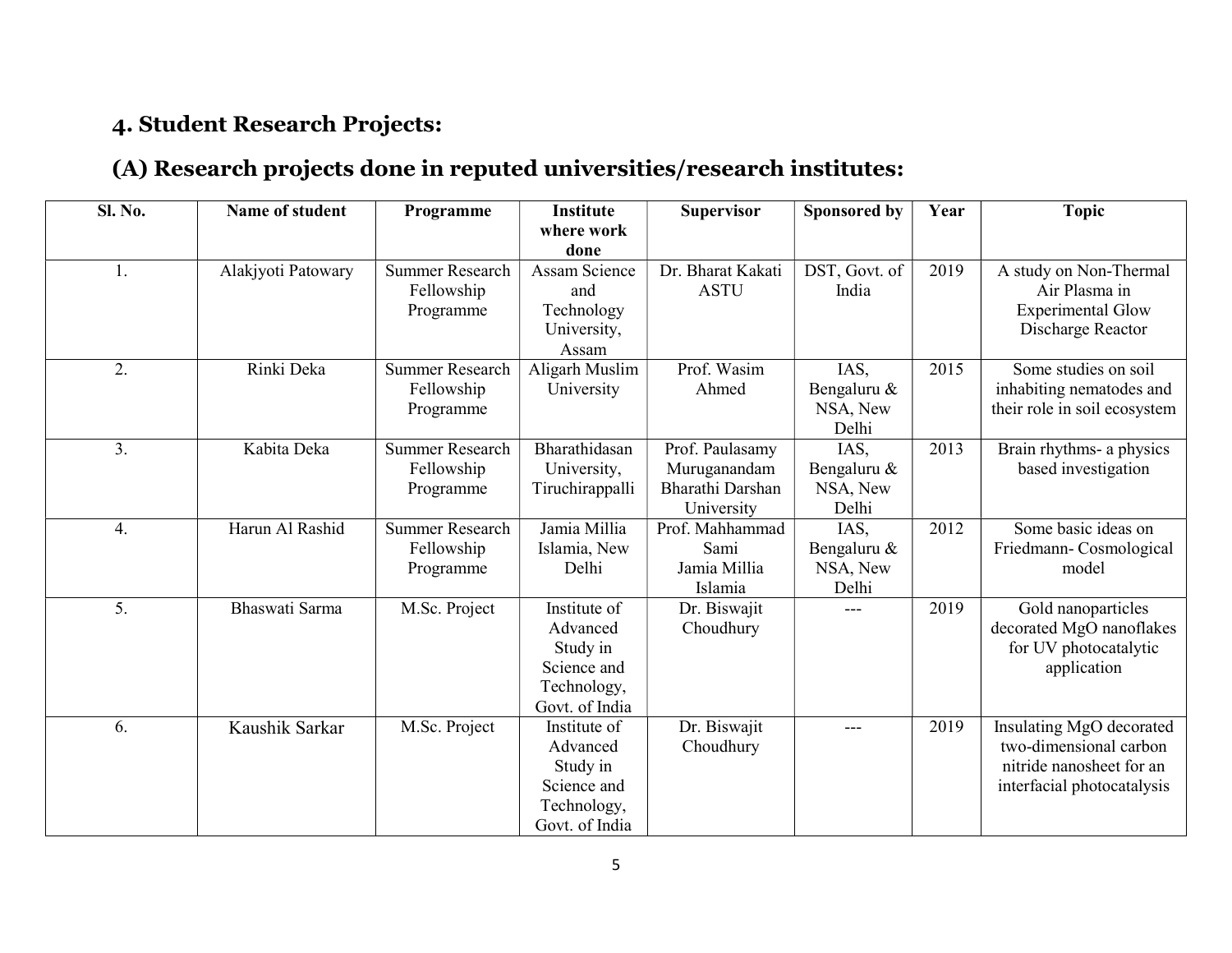|    | Mrinal Das       | Zoology | Summer     | IASST, Guwahati | 2018 |  |
|----|------------------|---------|------------|-----------------|------|--|
|    |                  |         | Research   |                 |      |  |
|    |                  |         | Fellowship |                 |      |  |
|    |                  |         | Programme  |                 |      |  |
| Ō. | Hirak Jyoti Deka | Zoology | Summer     | IASST, Guwahati | 2018 |  |
|    |                  |         | Research   |                 |      |  |
|    |                  |         | Fellowship |                 |      |  |
|    |                  |         | Programme  |                 |      |  |

# (B) In-house student research projects:

| <b>Sl. No.</b> | <b>Title of Project</b>                                                                                      | <b>Department</b> | <b>Programme attended/Selected</b> | <b>Funded by</b> | Year |
|----------------|--------------------------------------------------------------------------------------------------------------|-------------------|------------------------------------|------------------|------|
| 1.             | Theoretical and experimental studies of the impacts of<br>change in water quality on aquatic community       |                   |                                    |                  | 2019 |
| 2.             | Green synthesis of gold nanoparticle from neuroactive<br>natural source                                      |                   |                                    |                  | 2019 |
| 3.             | Screening of differently synthesized nanoparticles for<br>better larvicidal activity from natural source     | Biophysics        |                                    |                  | 2019 |
| 4.             | In silico simulations of some neuroactive receptors for its<br>enhanced activities                           |                   |                                    |                  | 2019 |
| 5.             | Development and application of sensors for vital body<br>parameter measurement in Biomedical instrumentation |                   |                                    |                  | 2019 |
| 6.             | Green synthesis (Aloe Vera) of ZnO nanoparticles (Cu<br>doped and Cu undopded)                               |                   |                                    |                  | 2019 |
| 7.             | Biofuel extraction from waste materials                                                                      |                   |                                    |                  | 2019 |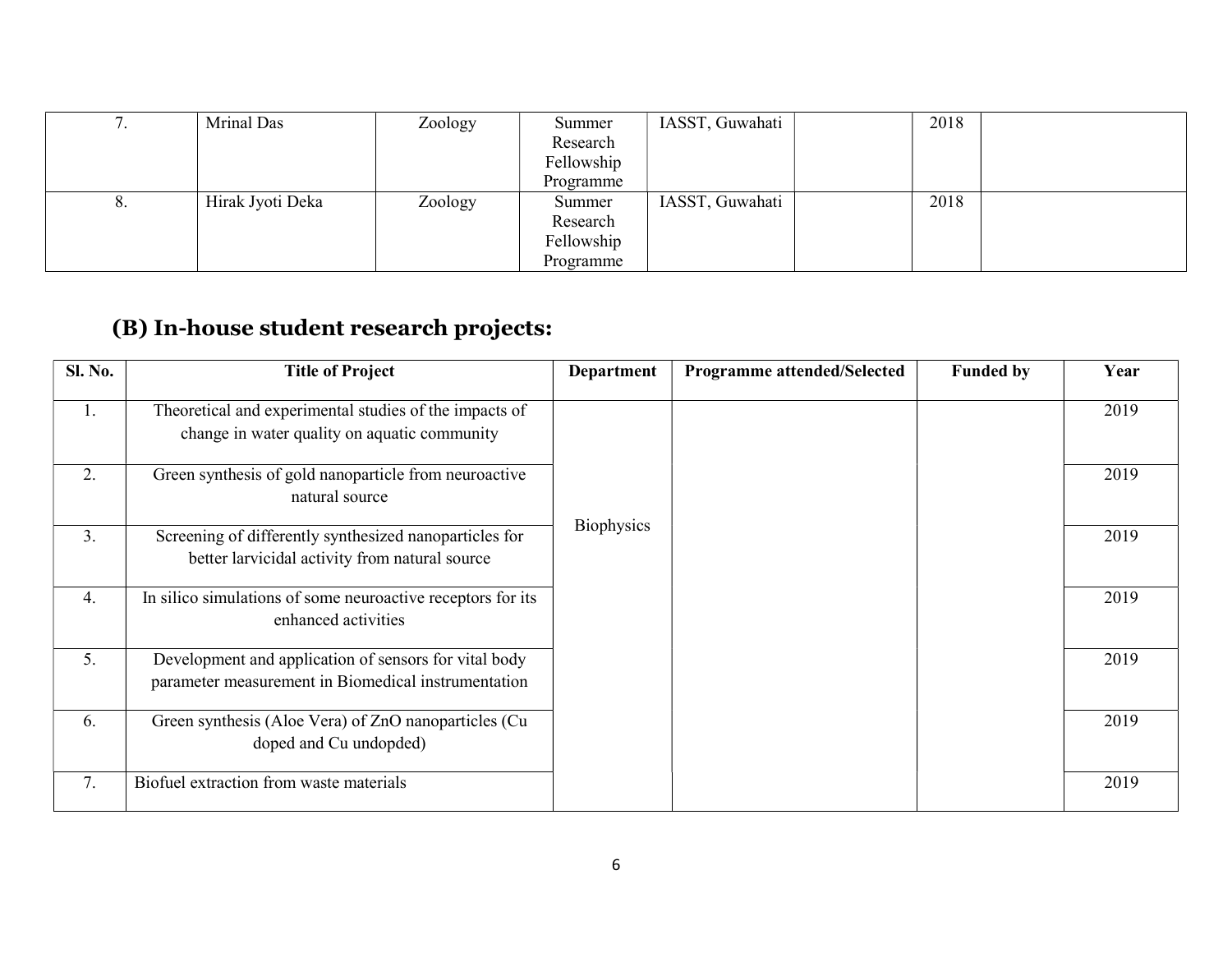| 8.  | Chemical synthesis of ZnO nanapartcles                                                                 |                           |  | 2019 |
|-----|--------------------------------------------------------------------------------------------------------|---------------------------|--|------|
| 9.  | Antimicrobial activity of metal-organic frameworks (MOF)                                               |                           |  | 2019 |
| 10. | Synthesis of water soluble carbon nanoparticles and its<br>application in agriculture                  |                           |  | 2019 |
| 11. | Theoretical and experimental studies of the impacts of<br>change in water quality on aquatic community |                           |  | 2019 |
| 12. | Development of biscuits using kidney bean flour and<br>storage study                                   | Food<br>Processing        |  | 2019 |
| 13. | Fortification of cake with black rice and shelf life study                                             | and Quality<br>Management |  | 2019 |
| 14. | Development of fortified papad and shelf life study                                                    |                           |  | 2019 |
|     | Analytical study of barium titanate and magnesium oxide<br>nanoparticles                               |                           |  | 2019 |
| 15. | Preparation of chemically deposited nanocrystalline lead<br>sulphide                                   | Physics                   |  | 2019 |
| 16. | Design of a regulated power supply using<br>Integrated circuit and Zener diode                         |                           |  | 2019 |
| 17. | Project on Water Level Indicator                                                                       |                           |  | 2019 |
| 18. | A Study on the Impact of Rape Cases Crime in Greater<br>Baihata Chariali Area                          | <b>Statistics</b>         |  | 2019 |
| 19. | A Project on Trend Analysis of Crime Cases in Assam<br>from 2001-2010                                  |                           |  |      |
| 20. | Graph Coloring and its Real Time Application: An                                                       |                           |  | 2019 |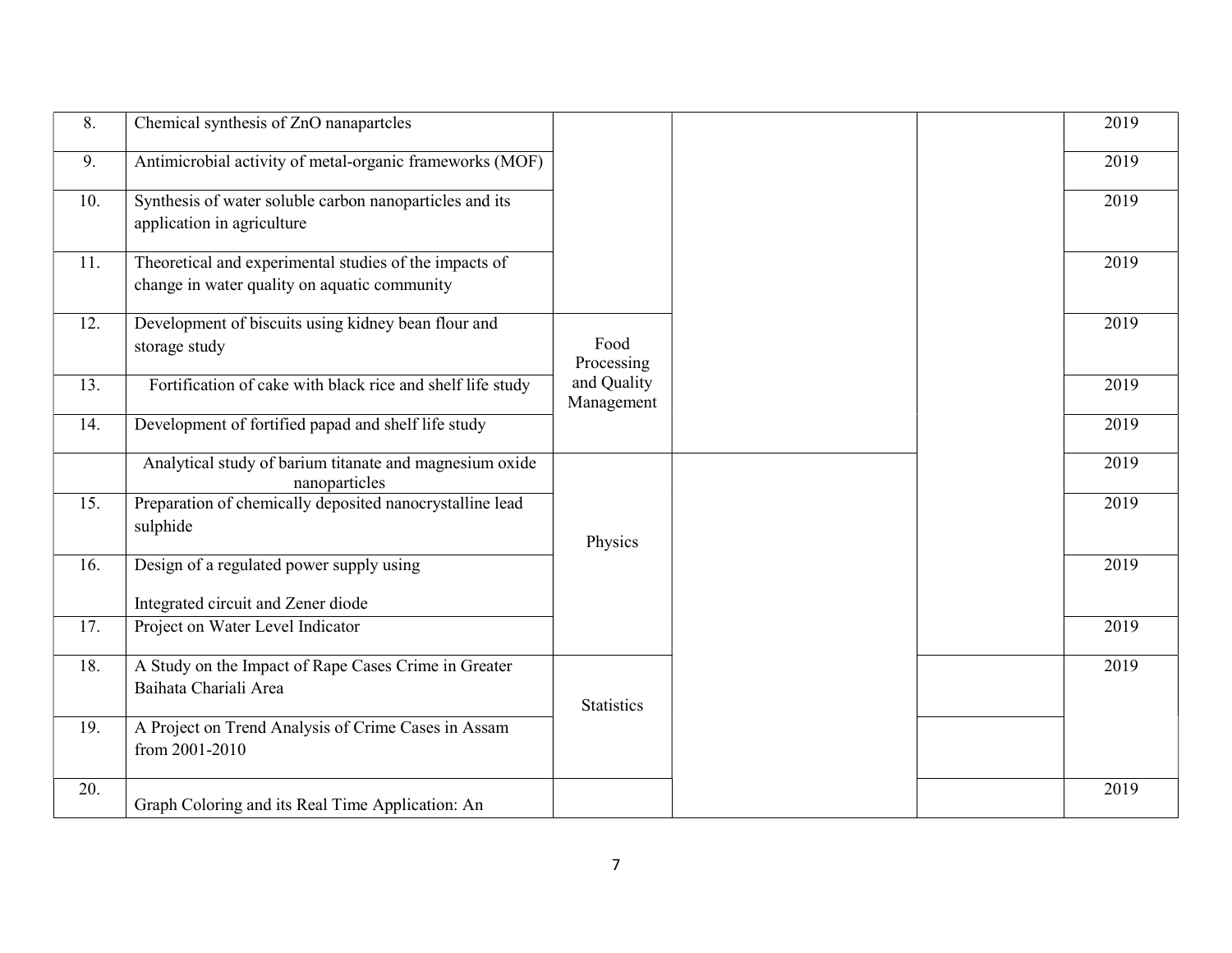|     | Overview                                                                                                 |             |  |      |
|-----|----------------------------------------------------------------------------------------------------------|-------------|--|------|
| 21. | Boolean Algebra and Mathematical Logic                                                                   |             |  | 2019 |
| 22. | Some Properties of Klein four group, Dihedrals and<br>Quaternions                                        | Mathematics |  | 2019 |
| 23. | Check Digit Generation of University Registration Number<br>using Theory of Congruences of Number Theory |             |  | 2019 |

# 5. Publications of faculty members:

| Title of paper                        | Name of the          | Department of | Name of                | <b>Year of</b> | <b>ISBN/ISSN</b>                    | Link of the recognition in          |
|---------------------------------------|----------------------|---------------|------------------------|----------------|-------------------------------------|-------------------------------------|
|                                       | author/s             | the teacher   | journal                | publication    | number                              | <b>UGC</b> enlistment of the        |
|                                       |                      |               |                        |                |                                     | Journal                             |
| Designing ferroelectric/ferromagnetic | Bipul Deka, Yong-    | Physics and   | <b>Applied Physics</b> | 2019           | <b>ISSN</b>                         |                                     |
| composite with giant self-biased      | Woo Lee, I-Ryeol     | Biophysics    | Letters                |                | $0003 -$                            | https://aip.scitation.org/doi/abs/1 |
| magnetoelectric effect                | Yoo, Do-Woo Gwak,    |               |                        |                | 6951 (print)                        | $0.1063/1.5128163?$ journalCode=    |
|                                       | Jiung Cho, Hyun-     |               |                        |                | $1077 - 3118$ (web) $_{\text{ap1}}$ |                                     |
|                                       | Cheol Song, Jong-Jin |               |                        |                |                                     |                                     |
|                                       | Choi, Byung-Dong     |               |                        |                |                                     |                                     |
|                                       | Hahn, Cheol-Woo      |               |                        |                |                                     |                                     |
|                                       | Ahn, and Kyung-Hoon  |               |                        |                |                                     |                                     |
|                                       | Cho                  |               |                        |                |                                     |                                     |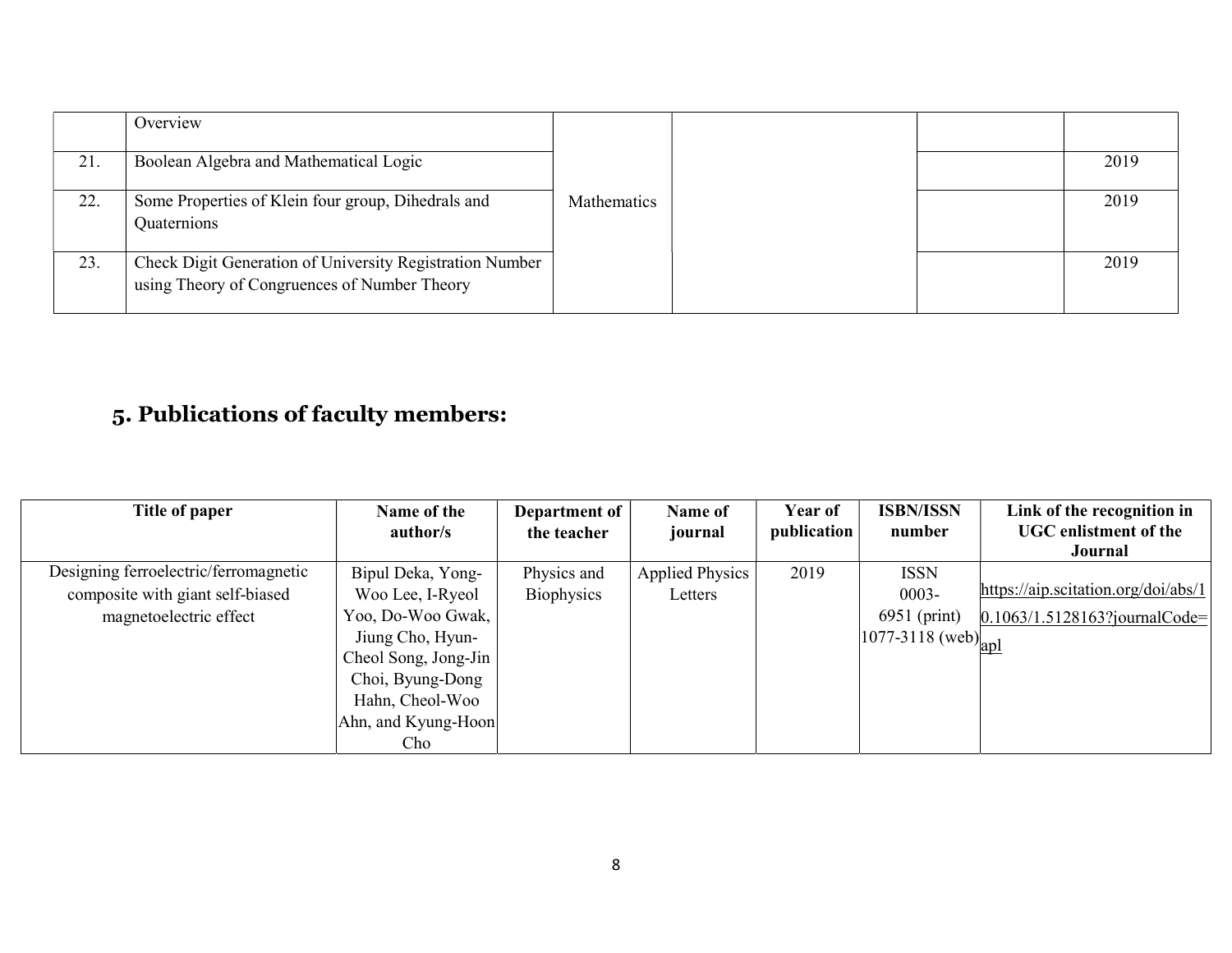| Magnetic and Dielectric Properties of<br>$Y_{3-x}Sm_xFe_5O_{12}$ (x = 0.0 to 3.0)                                                                                                                         | B Deka, S Ravi                       | Journal of<br>Superconductivit<br>y and Novel<br>Magnetism | 2018 | <b>ISSN</b><br>1557-1939 | https://link.springer.com/article/1<br>$0.1007/s10948-017-4436-3$                           |
|-----------------------------------------------------------------------------------------------------------------------------------------------------------------------------------------------------------|--------------------------------------|------------------------------------------------------------|------|--------------------------|---------------------------------------------------------------------------------------------|
| Ferromagnetism in Fe-doped<br>BaTiO <sub>3</sub> Ceramics                                                                                                                                                 | B Deka, S Ravi                       | Journal of<br>Superconductivit<br>y and Novel<br>Magnetism | 2018 | <b>ISSN</b><br>1557-1939 | https://link.springer.com/article/1<br>$0.1007/s10948-017-4321-0$                           |
| Effect of Mn doping on magnetic and<br>dielectric properties of YFeO <sub>3</sub>                                                                                                                         | B Deka, S Ravi, A<br>Perumal, D Pamu | Ceramics<br>International                                  | 2017 |                          | https://www.sciencedirect.com/s<br>ISSN: 0272-8842 cience/article/pii/S02728842163<br>18545 |
| Impedance spectroscopy and ac conductivity<br>mechanism in Sm doped Yttrium Iron Garnet                                                                                                                   | B Deka, S Ravi, D<br>Pamu            | Ceramics<br>International                                  | 2017 |                          | https://www.sciencedirect.com/s<br>ISSN: 0272-8842 cience/article/pii/S02728842173<br>08891 |
| Evolution of structural transition, grain<br>growth inhibition and collinear<br>antiferromagnetism in $(Bi_{1-x}Sm_x)$ FeO <sub>3</sub> (x= 0)<br>to 0.3) and their effects on dielectric and<br>magnetic | B Deka, S Ravi, D<br>Pamu            | Ceramics<br>International                                  | 2017 |                          | https://www.sciencedirect.com/s<br>ISSN: 0272-8842 cience/article/pii/S02728842173<br>19624 |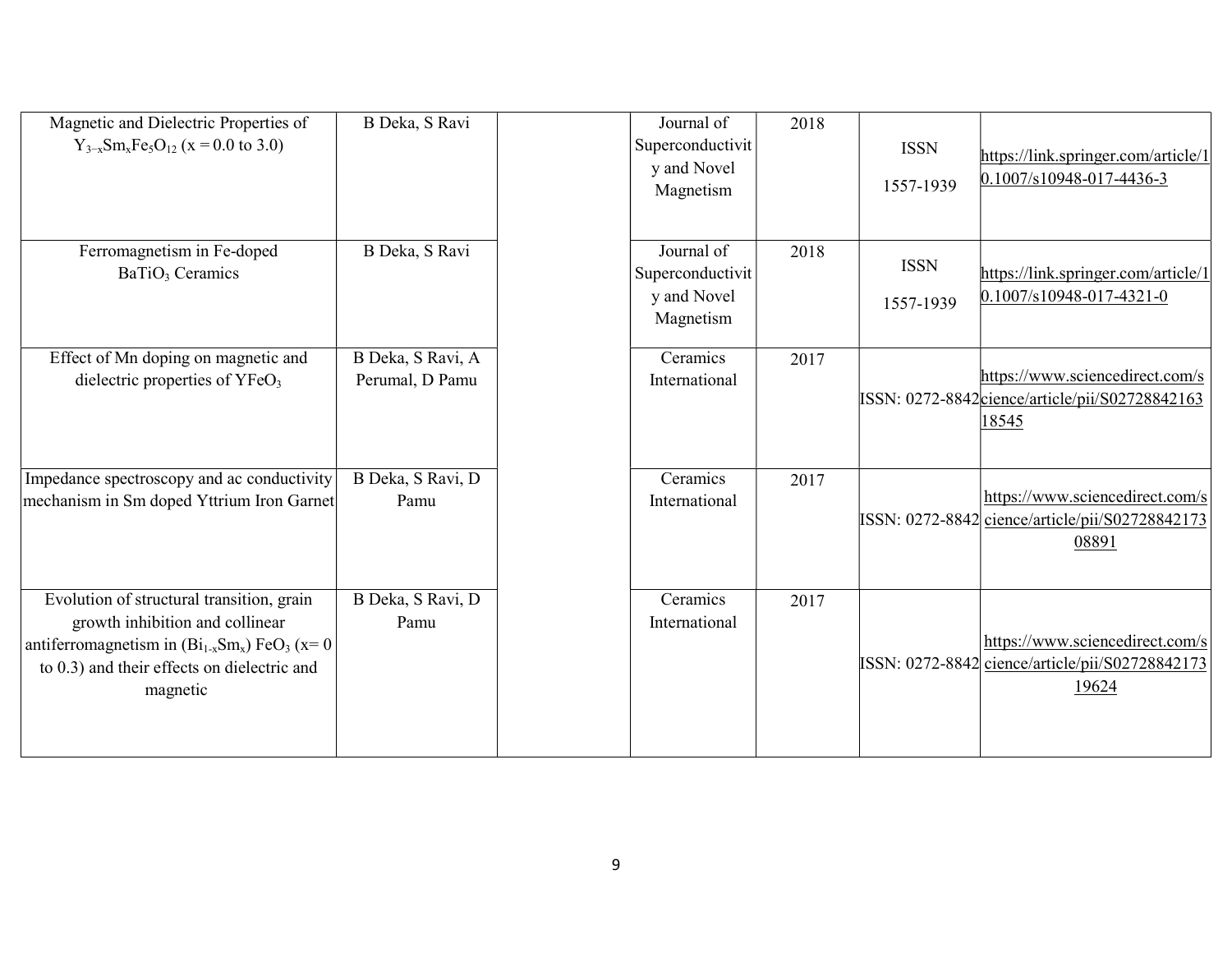| Study of impedance spectroscopy and electric<br>modulus of $PbTi_{1-x}Fe_xO_3$ (x= 0.0–0.3)<br>compounds                                                                                    | B Deka, S Ravi               |         | Journal of Alloys<br>and Compounds                         | 2017 |                                       | https://www.sciencedirect.com/s<br>ISSN: 0925-8388 cience/article/abs/pii/S09258388<br>17319126 |
|---------------------------------------------------------------------------------------------------------------------------------------------------------------------------------------------|------------------------------|---------|------------------------------------------------------------|------|---------------------------------------|-------------------------------------------------------------------------------------------------|
| Study of Exchange Bias in Mn-Doped<br>YFeO <sub>3</sub> Compound                                                                                                                            | B Deka, S Ravi, A<br>Perumal |         | Journal of<br>Superconductivit<br>y and Novel<br>Magnetism | 2016 | <b>ISSN</b><br>1557-1939              | https://link.springer.com/article/1<br>0.1007/s10948-016-3521-3                                 |
| 100 MeV $Si^{9+}$ swift heavy ion irradiation<br>induced enhancement in electrochemical<br>properties of electrolyte membrane<br>composites based on ionic liquid-polymer-<br>nanocomposite | A.K. Nath and A.<br>Kumar    |         | Journal of<br>Membrane<br>Science                          | 2015 | 0376-7388                             | https://www.sciencedirect.com/s<br>cience/article/pii/S03767388150<br>01969                     |
| Enhancement of electrochemical properties<br>of ionic liquid based nanocomposite polymer<br>electrolytes by 100 MeV $Si9+$ swift heavy ion<br>irradiation.                                  | A.K. Nath and A.<br>Kumar    | Physics | Ionics                                                     | 2014 | 7047 (print)<br>1862-0760<br>(online) | ISSN No.: 0947-https://link.springer.com/article/1<br>$0.1007/s11581-014-1133-0$                |
| Scaling of AC conductivity, electrochemical<br>and thermal properties of ionic liquid based<br>polymer nanocomposite electrolytes                                                           | A.K. Nath and A.<br>Kumar    |         | Electrochimica<br>Acta                                     | 2014 | ISSN No.: 0013-<br>4686               | https://www.sciencedirect.com/s<br>cience/article/pii/S00134686140<br>04150                     |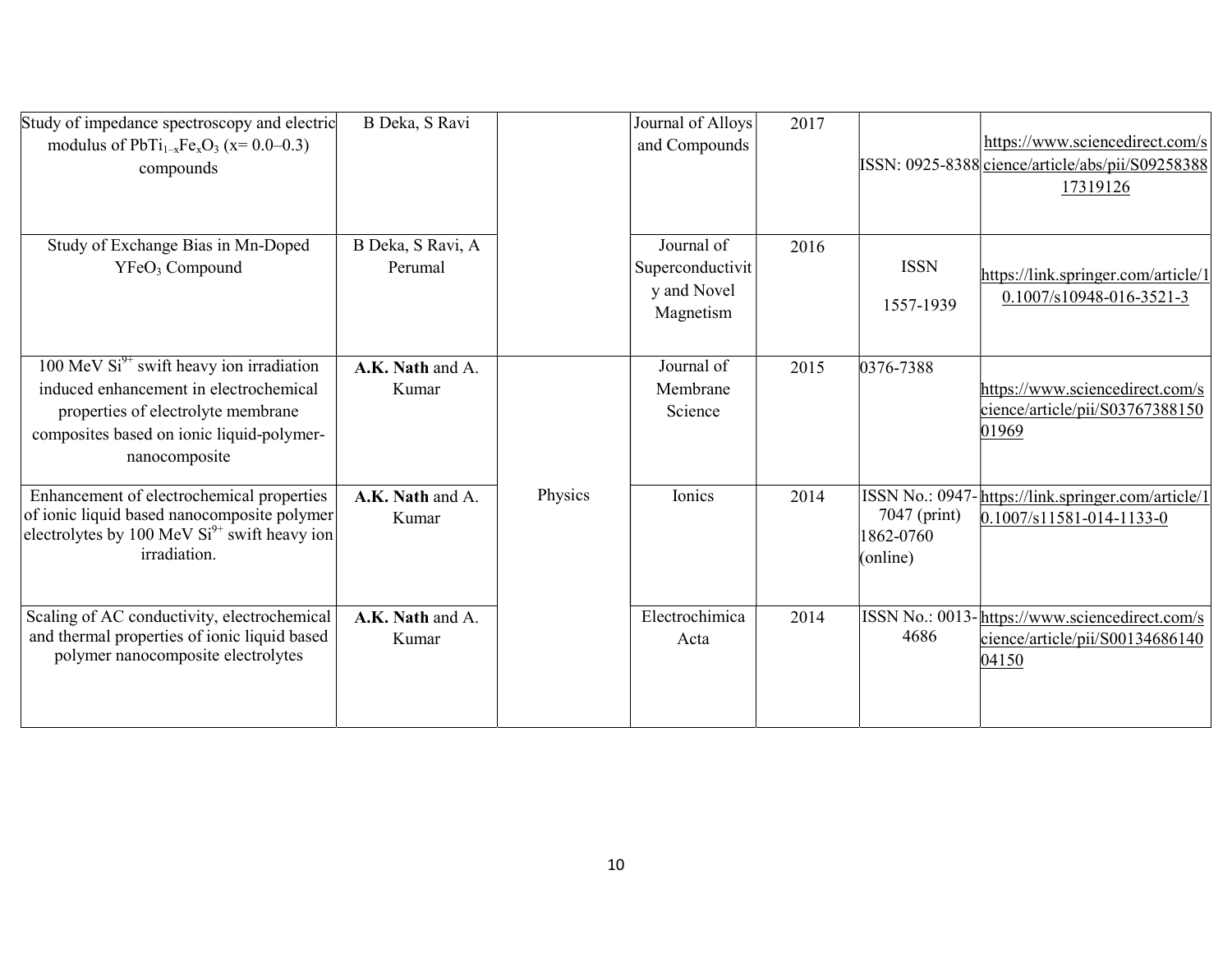| Swift heavy ion irradiation induced                                                                                                                     | A.K. Nath and A.               | Journal of                                  | 2014 |                                                                 | ISSN No.: 0376-https://www.sciencedirect.com/s                                                 |
|---------------------------------------------------------------------------------------------------------------------------------------------------------|--------------------------------|---------------------------------------------|------|-----------------------------------------------------------------|------------------------------------------------------------------------------------------------|
| enhancement in electrochemical properties of<br>ionic liquid based PVdF-HFP-layered silicate<br>nanocomposite electrolyte membranes                     | Kumar                          | Membrane<br>Science                         |      | 7388                                                            | cience/article/pii/S03767388130<br>08739                                                       |
| Ionic Liquid based Polymer Electrolyte<br>dispersed with Dedoped Polyaniline<br>Nanorods                                                                | A.K. Nath and A.<br>Kumar      | Solid State Ionics                          | 2013 | ISSN No.: 0167-<br>2738                                         | https://www.sciencedirect.com/s<br>cience/article/abs/pii/S01672738<br>1300372X                |
| Ionic transport properties of PVdF-HFP-<br>MMT intercalated nanocomposite<br>electrolytes based on ionic liquid, 1-butyl-3<br>methylimidazolium bromide | A.K. Nath and A.<br>Kumar      | Ionics                                      | 2013 | <b>ISSN No.: 0947-</b><br>7047 (print)<br>1862-0760<br>(online) | https://link.springer.com/article/1<br>$0.1007/s11581-013-0878-1$                              |
| Gamma Ray Irradiation Effects on the<br>Ferroelectric and Piezoelectric Properties of<br><b>Barium Titanate Ceramics</b>                                | Nirmali Medhi and<br>A.K. Nath | Materials<br>Engineering and<br>Performance | 2013 | 9495 (print)<br>1544-1024<br>(online)                           | ISSN No.: 1059-https://link.springer.com/article/1<br>$0.1007/s11665-013-0569-0$               |
| Effect of gamma ray irradiation on the<br>ferroelectric and piezoelectric properties of<br>barium stannate titanate ceramics                            | A.K. Nath and<br>Nirmali Medhi | Radiation Physics<br>and Chemistry          | 2013 | 806X                                                            | ISSN No.: 0969-https://www.sciencedirect.com/s<br>cience/article/abs/pii/S0969806X<br>13003381 |
| Piezoelectric properties of environmental<br>friendly bismuth doped barium titanate<br>ceramics                                                         | A.K. Nath and<br>Nirmali Medhi | <b>Materials Letters</b>                    | 2012 | 577X                                                            | ISSN No.: 0167-https://www.sciencedirect.com/s<br>cience/article/abs/pii/S0167577X<br>11015606 |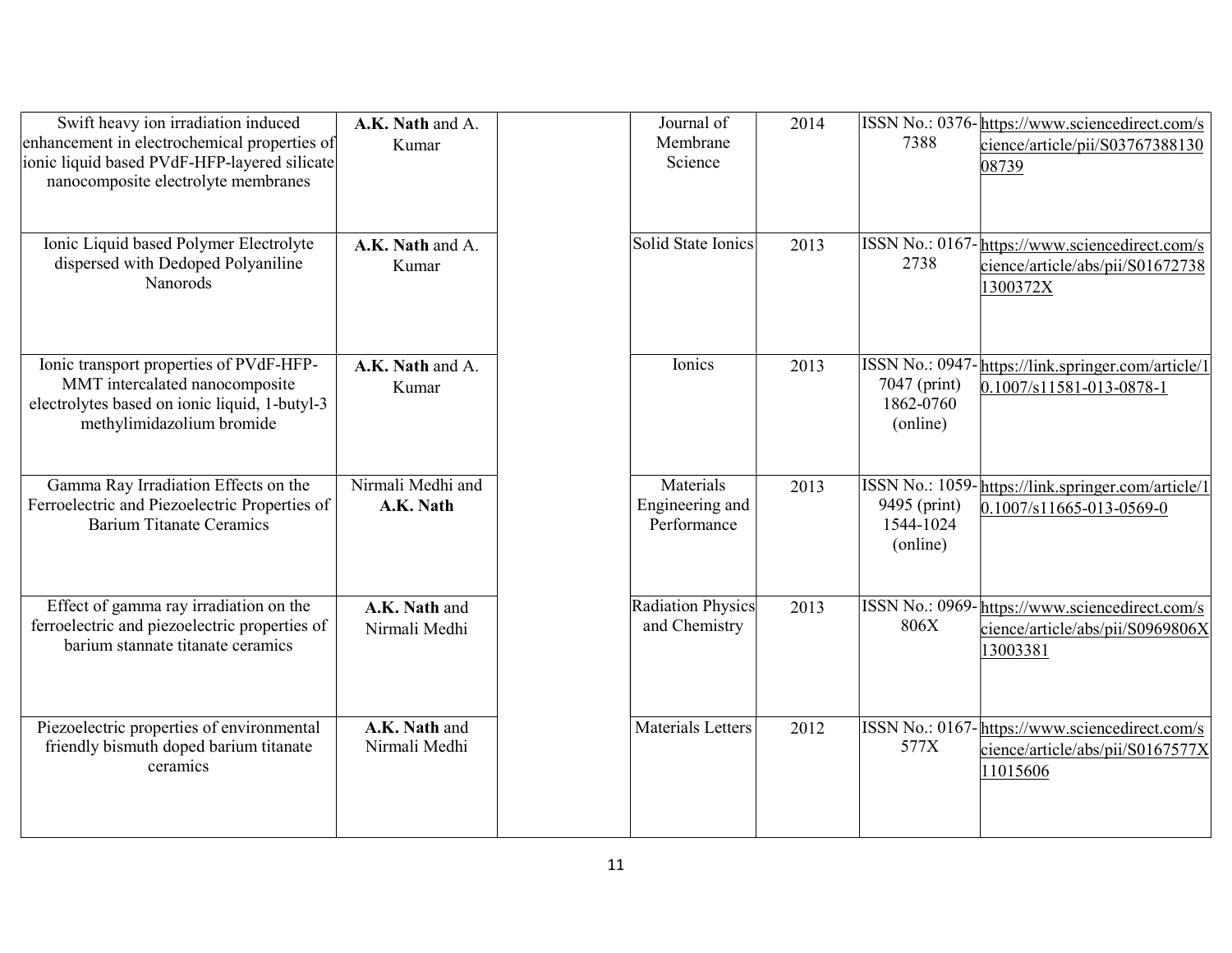| Density variation and piezoelectric properties                                                                                               | A.K. Nath and                                                                                                          | Bulletin of                               | 2012 |                                           | ISSN No.: 0250-https://www.ias.ac.in/article/fullt                                             |
|----------------------------------------------------------------------------------------------------------------------------------------------|------------------------------------------------------------------------------------------------------------------------|-------------------------------------------|------|-------------------------------------------|------------------------------------------------------------------------------------------------|
| of Ba $(T_{1-x}Sn_x)O_3$ ceramics prepared from<br>nanocrystalline powders                                                                   | Nirmali Medhi                                                                                                          | Materials Science                         |      | 4707 (print)<br>0973-7669<br>(electronic) | ext/boms/035/05/0847-0852                                                                      |
| Barium titanate nanoparticles produced by<br>planetary ball milling and piezoelectric<br>properties of corresponding ceramics                | K. Chandramani<br>Singh, A.K. Nath                                                                                     | <b>Materials Letters</b>                  | 2011 | 577X                                      | ISSN No.: 0167-https://www.sciencedirect.com/s<br>cience/article/abs/pii/S0167577X<br>10010967 |
| Structural, electrical and piezoelectric<br>properties of nanocrystalline tin-substituted<br>barium titanate ceramics                        | K. Chandramani<br>Singh, A.K. Nath,<br>Radhapiyari Laishram,<br>O.P. Thakur                                            | Journal of Alloys<br>and Compounds        | 2011 | 8388                                      | ISSN No.: 0925-https://www.sciencedirect.com/s<br>cience/article/abs/pii/S09258388<br>10028690 |
| Ferroelectric, piezoelectric and<br>electrostrictive properties of Ba $(T_{1-x}Sn_x)O_3$<br>ceramics<br>obtained from nanocrystalline powder | A.K. Nath, K.<br>Chandramani Singh,<br>Radhapiyari Laishram,<br>O.P. Thakur                                            | Materials Science<br>and Engineering<br>B | 2010 | 5107                                      | ISSN No.: 0921-https://www.sciencedirect.com/s<br>cience/article/pii/S09215107100<br>03326     |
| Influence of ball milling parameters on the<br>particle size of barium titanate<br>nanocrystalline powders                                   | A.K. Nath,<br>Chongtham Jiten, K.<br>Chandramani Singh                                                                 | Physica B                                 | 2010 | ISSN No.: 0921-<br>4526                   | https://www.sciencedirect.com/s<br>cience/article/abs/pii/S09214526<br>09010680                |
| Effect of ball milling time on the electrical<br>and piezoelectric properties of barium<br>titanate ceramics                                 | A.K. Nath,<br>Chongtham Jiten, K.<br>Chandramani Singh,<br>Radhapiyari Laishram,<br>O. P.Thakur, D. K.<br>Bhattacharya | Integrated<br>Ferroelectrics              | 2010 | 4587 (print)<br>1607-8489<br>(online)     | ISSN No.: 1058-https://www.tandfonline.com/doi<br>abs/10.1080/10584587.2010.488<br>572         |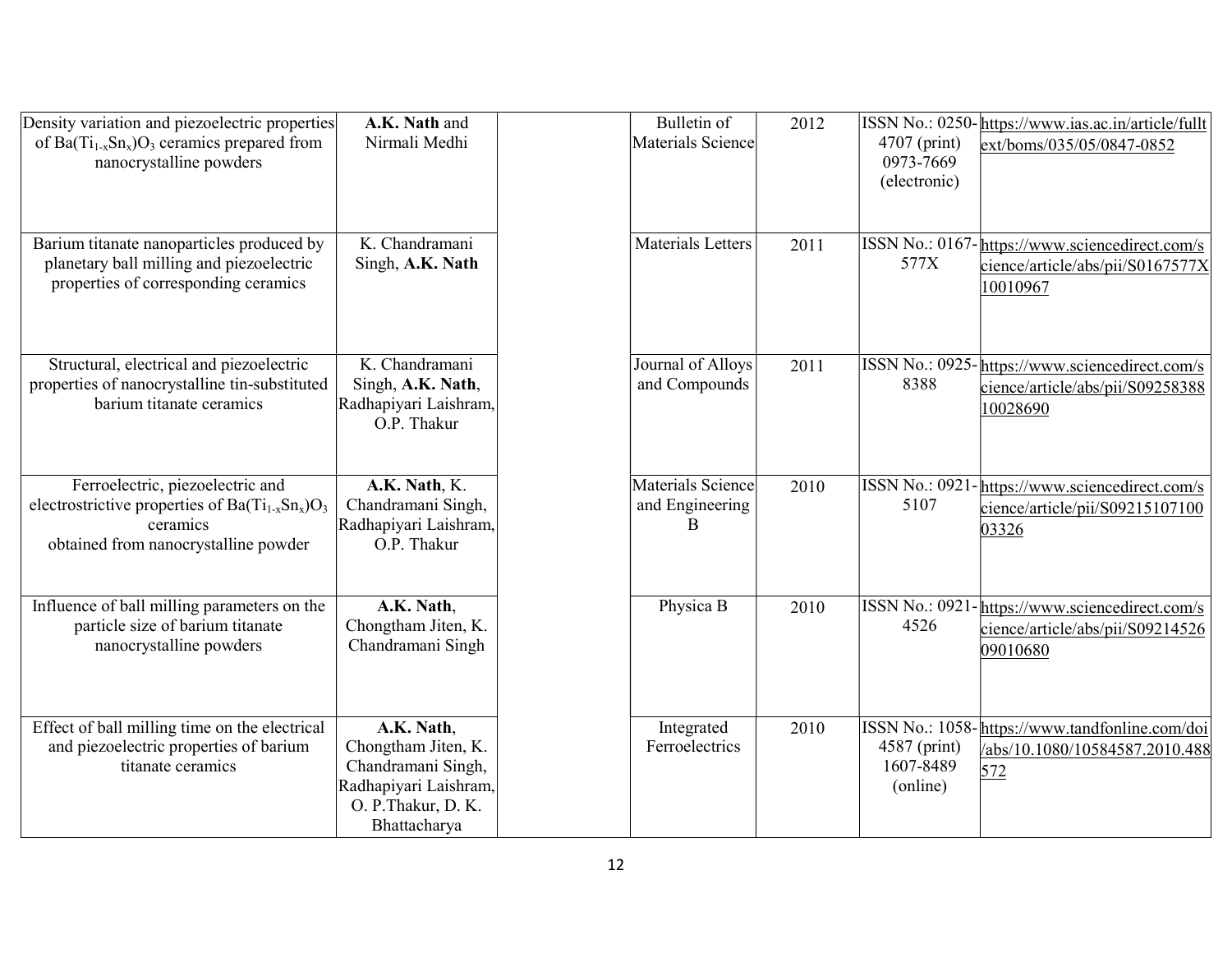| Electrical and piezoelectric properties of                                                                                                                                                                                 | Chongtham Jiten, A.K.                                                                        |                         | Integrated                                                        | 2010 |                                       | ISSN No.: 1058-https://www.tandfonline.com/doi                                                                                                                           |
|----------------------------------------------------------------------------------------------------------------------------------------------------------------------------------------------------------------------------|----------------------------------------------------------------------------------------------|-------------------------|-------------------------------------------------------------------|------|---------------------------------------|--------------------------------------------------------------------------------------------------------------------------------------------------------------------------|
| lead-free $(K_{0.5}Na_{0.5})(Nb_{0.9}Ta_{0.1})O_3$ ceramics<br>prepared from nanopowders                                                                                                                                   | Nath, K. Chandramani<br>Singh, Radhapiyari<br>Laishram, O.P.<br>Thakur, D.K.<br>Bhattacharya |                         | Ferroelectrics                                                    |      | 4587 (print)<br>1607-8489<br>(online) | /abs/10.1080/10584587.2010.489<br>460                                                                                                                                    |
| Ionic conduction and phase separation studies A. K. Nath, M. Deka<br>in P(VdF-HFP) )-LiClO <sub>4</sub> -dedoped<br>polyaniline nanofiber composite polymer<br>electrolytes - II: Effect of incorporation of PC<br>and DEC | and A. Kumar                                                                                 |                         | Indian Journal of<br>Physics                                      | 2010 | 1458 (print)<br>0974-9854<br>(online) | ISSN No.: 0973-https://link.springer.com/article/1<br>$0.1007/s12648-010-0119-7$                                                                                         |
| Ionic conduction and phase separation studies M. Deka, A.K. Nath<br>in PEO-P(VdF-HFP)-LiClO <sub>4</sub> -dedoped<br>polyaniline nanofiber composite polymer<br>$electrolytes-I$                                           | and A. Kumar                                                                                 |                         | Indian Journal of<br>Physics                                      | 2010 | 1458 (print)<br>0974-9854<br>(online) | ISSN No.: 0973-https://link.springer.com/article/1<br>$0.1007/s12648-010-0118-8$                                                                                         |
| Effect of dedoped (insulating) polyaniline<br>nanofibers on the ionic transport and<br>interfacial stability of poly(vinylidene<br>fluoride-hexafluoropropylene) based<br>composite polymer electrolyte membranes          | M. Deka, A.K. Nath,<br>A. Kumar                                                              |                         | Journal of<br>Membrane<br>Science                                 | 2009 | 7388                                  | ISSN No.: 0376-https://www.sciencedirect.com/s<br>cience/article/pii/S03767388080<br>0985X                                                                               |
| Discriminant feature level fusion based<br>learning for automatic staging of EEG signals Sarmah, R. Borah, M.                                                                                                              | Anil Hazarika, A<br>Boro, L.Dutta, P.<br>Kalita, and B. K. Dev<br>Choudhury                  |                         | Healthcare<br>Technology<br>Letters                               | 2018 | 2053-3713                             | https://digital-<br>library.theiet.org/content/journals<br>/10.1049/htl.2018.5024                                                                                        |
| Inherent multi-view feature fusion using<br>canonical correlation for classification of<br>Electroencephalogram (EEG) signals                                                                                              | A Sarmah, S Kalita,<br><b>BKD</b> Choudhury                                                  | <b>Computer Science</b> | International<br>Journal of<br>Applied<br>Engineering<br>Research | 2018 | Online ISSN<br>0973-9769              | ISSN 0973-4562.https://www.semanticscholar.org<br>/paper/Inherent-multiview-<br>feature-fusion-using-canonical-(-<br>Sarmah/fdfcb8d3b556502c79792<br>eb4719b928c929717ae |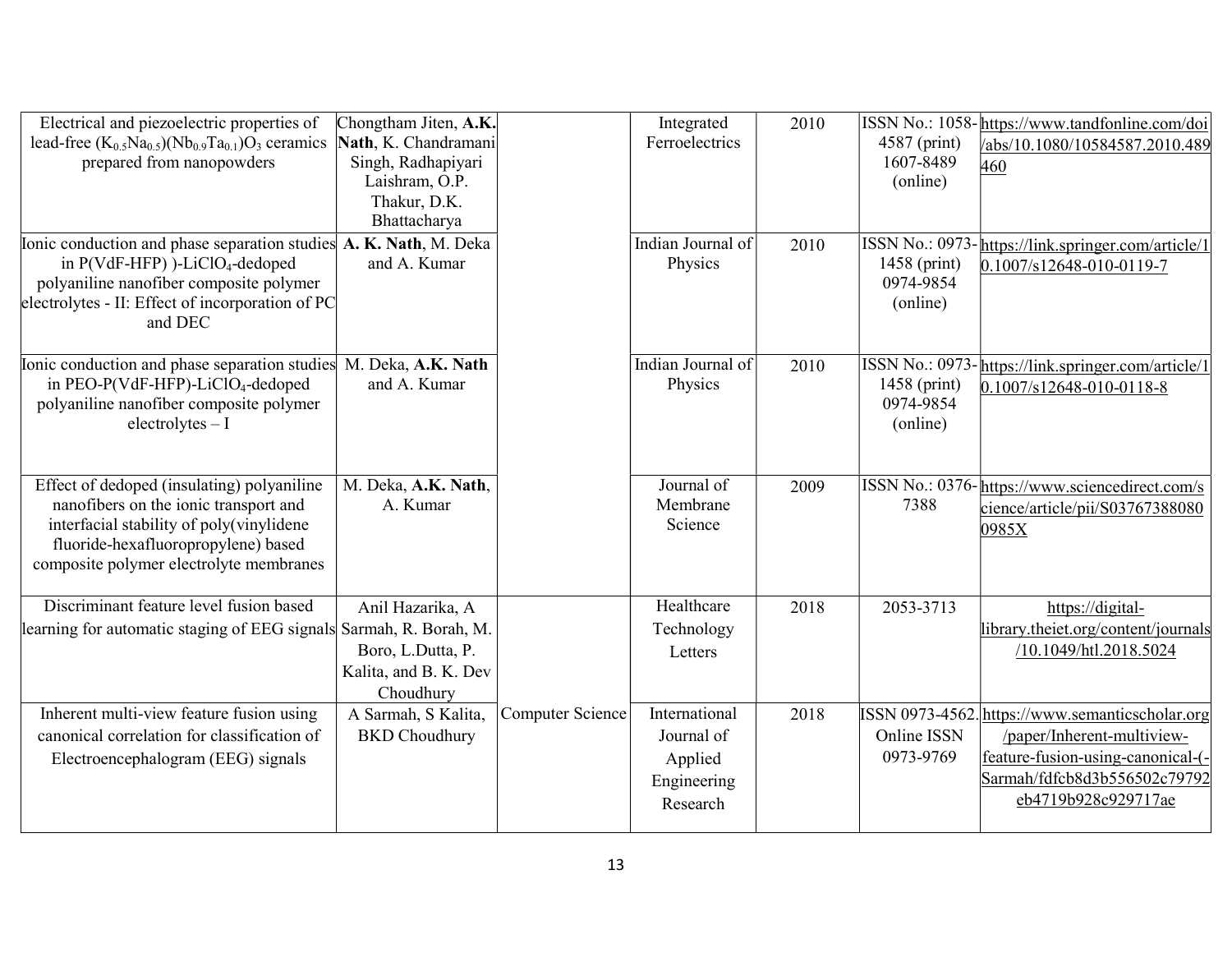| Discriminant Correlation-Based Information  A Hazarika, A Sarmah, |                        |         | Advances in              | 2018 | 978-981-10-    | https://link.springer.com/chapter/                 |
|-------------------------------------------------------------------|------------------------|---------|--------------------------|------|----------------|----------------------------------------------------|
| Fusion for Real-Time Biomedical Signal                            | M Boro, P Kalita,      |         | Communication,           |      | 7901-6         | 10.1007/978-981-10-7901-6 51                       |
| Clustering                                                        | <b>BKD</b> Choudhury   |         | Devices and              |      |                |                                                    |
|                                                                   |                        |         | Networking               |      |                |                                                    |
|                                                                   |                        |         |                          |      |                |                                                    |
| Human Identification using Ear as a                               | Rahul Lahkar, Dr.      |         | Journal of               | 2019 | 2395-6720      | http://computers.stmjournals.co                    |
| Biometric - A Review                                              | Khurshid Alam          |         | Artificial               |      |                | m/index.php?journal=JoAIRA&                        |
|                                                                   | Borbora                |         | Intelligence             |      |                | page=article&op=view&path%5                        |
|                                                                   |                        |         | Research &               |      |                | B%5D=2021                                          |
|                                                                   |                        |         | Advances                 |      |                |                                                    |
| Chemically deposited nanocrystalline PbS:                         | N Choudhury            |         | Indian Journal of        | 2016 |                | ISSN: 0973-1458https://link.springer.com/article/1 |
| effect of substrates                                              |                        |         | Physics                  |      | (Print); 0974- | $0.1007/s12648-015-0757-x$                         |
|                                                                   |                        |         |                          |      | 9845 (Online)  |                                                    |
| Study of chemically synthesized SHI                               | P.K. Mochahari,        |         | Advanced                 | 2015 | 0976-3961      | https://www.vbripress.com/aml/a                    |
| irradiated CdS nanostructured films                               | Ananta Rajbongshi,     |         | <b>Materials Letters</b> |      |                | rticles/details/639                                |
|                                                                   | Nava Choudhury, F.     |         |                          |      |                |                                                    |
|                                                                   | Singh and K.C. Sarma   |         |                          |      |                |                                                    |
| Understanding the Dynamical Behaviour of                          | Julie Saikia           |         | 33rd ICRC                | 2013 |                | https://galprop.stanford.edu/elibr                 |
| Chaplygin Gas Cosmology                                           |                        |         |                          |      |                | ary/icrc/2013/papers/icrc2013-                     |
| Current status of the expanded GRAPES                             | Julie Saikia et al.    |         | Proceedings of           | 2008 |                | 0035.pdf<br>http://inspirehep.net/record/1371      |
| collaboration experiment at Ooty in India                         |                        | Physics | the 30th ICRC            |      |                | 557/files/access.pdf                               |
|                                                                   |                        |         |                          |      |                |                                                    |
| Studies on Lateral Distribution of Electrons                      | J Saikia, P Datta, PM  |         | 23rd ICRC                | 1993 |                | http://adsabs.harvard.edu/full/19                  |
| in UHE Air Showers                                                | Kalita, KM Pathak      |         |                          |      |                | 93ICRC4346S                                        |
| Generalized Second Law and Brane                                  | Julie Saikia, Balendra |         | 32nd ICRC                | 2011 |                | http://inspirehep.net/record/1352                  |
| Cosmological Model with Phantom                                   | Kr Dev Choudhury       |         |                          |      |                | 459                                                |
| Dominated Bulk                                                    |                        |         |                          |      |                |                                                    |
| Some Discussion on Thermodynamical                                | Balendra Kr. Dev       |         | arXiv preprint           | 2010 |                | https://arxiv.org/abs/1006.1461                    |
| Behaviour of Modified Chaplygin Gas                               | Choudhury, Julie       |         | arXiv:1006.1461          |      |                |                                                    |
|                                                                   | Saikia                 |         |                          |      |                |                                                    |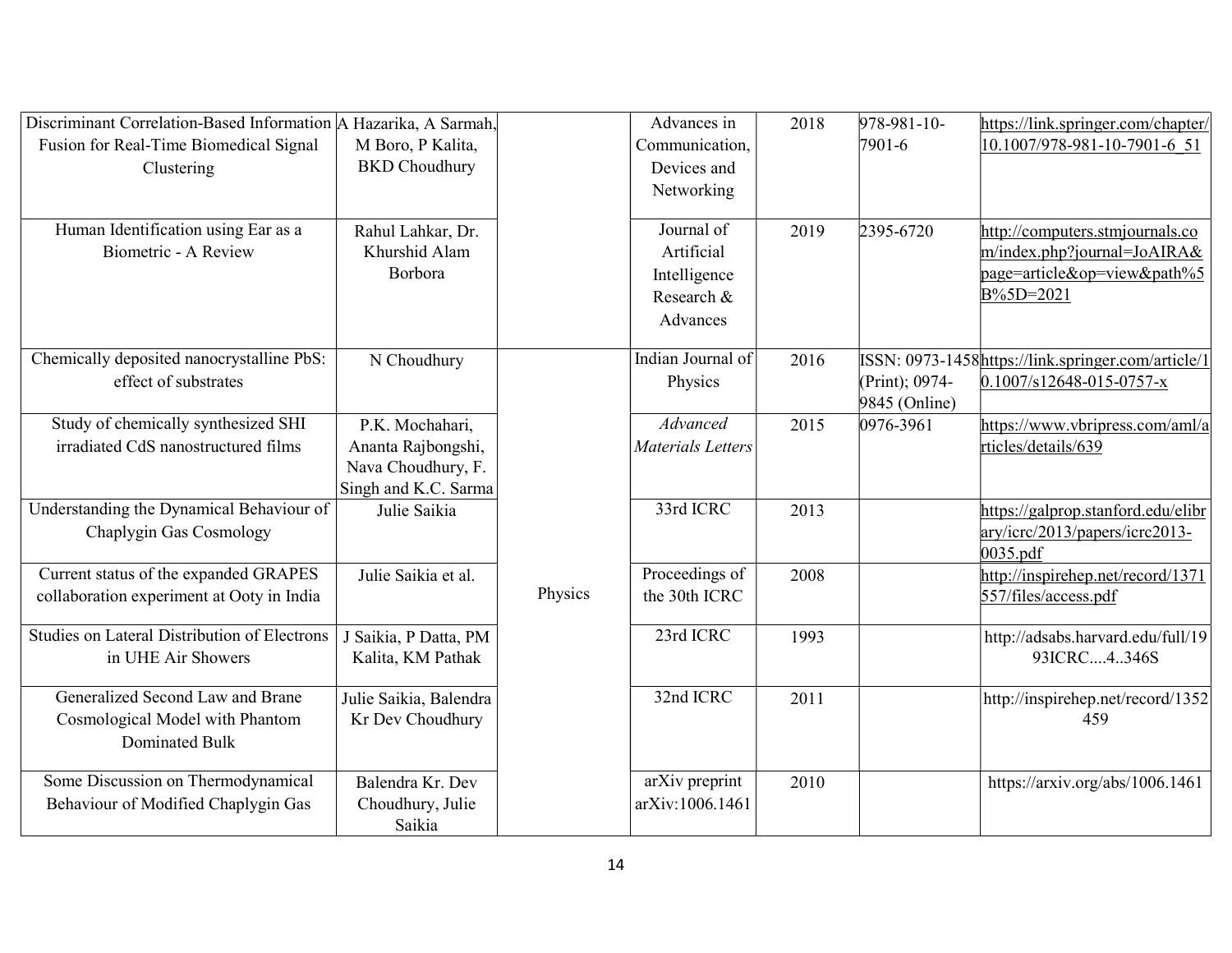| Dark Energy and Search for the Generalized                     | Balendra Kr. Dev       |
|----------------------------------------------------------------|------------------------|
| Second Law                                                     | Choudhury, Julie       |
|                                                                | Saikia                 |
| On primary mass composition of giant air                       | Julie Saikia and       |
| showers                                                        | Pranayee Datta         |
|                                                                |                        |
| On Some Aspects of Age Parameter                               | Julie Saikia, Pranayee |
| Associated with Extensive Air Showers                          | Datta                  |
| Having Energy Ranging from~ 1014eV to~                         |                        |
| 1020eV                                                         |                        |
| Characteristics of Age Parameter for Giant                     | Julie Saikia           |
| Air Showers                                                    |                        |
| Dynamical Interpretation of Viscous Term of Balendra Kumar Dev |                        |
| Chaplygin Gas Cosmology                                        | Choudhury              |
|                                                                |                        |
| Generalised Second Law and Brane                               | Balendra Kumar Dev     |
|                                                                |                        |
| cosmological Model with Phantom                                | Choudhury              |
| <b>Dominated Bulk</b>                                          |                        |
| Studies On Curvature Tensor and Geodesic                       | Balendra Kr. Dev       |
| Deviation Equation                                             | Choudhury, B.C.        |
|                                                                | Kalita                 |
| Hénon-Heiles Type Hamiltonian in                               | Balendra Kr. Dev       |
| <b>Cosmological Perspective</b>                                | Choudhury, B.C.        |
|                                                                | Kalita                 |
| Investigation on the Thermo dynamical                          | M.N. Bora, G.C.        |
| properties of some natural silk fibres with                    | Baruah, C.L. Talukdar  |
| various physical methods                                       |                        |
| Studies on the dielectric properties of some                   | M.N. Bora, G.C.        |
| natural (plant) and synthetic fibres in audio                  | Baruah, C.L. Talukdar  |
| frequency range and their DC conductivity at                   |                        |
| elevated temperature                                           |                        |

| lendra Kr. Dev<br>oudhury, Julie<br>Saikia | arXiv preprint<br>arXiv:0906.0644 | 2009 | https://arxiv.org/abs/0906.0644                                                                |
|--------------------------------------------|-----------------------------------|------|------------------------------------------------------------------------------------------------|
| lie Saikia and<br>anayee Datta             | $29^{\text{th}}$ ICRC             | 2005 | http://cds.cern.ch/record/965312/<br>files/17163-ind-saikia-J-abs1-<br>he14-oral.pdf           |
| Saikia, Pranayee<br>Datta                  | $28^{\text{th}}$ ICRC             | 2003 | http://adsabs.harvard.edu/full/20<br>03icrc1325s                                               |
| Julie Saikia                               | $26^{\text{th}}$ ICRC             | 1999 | http://adsabs.harvard.edu/full/19<br>99ICRC1395S                                               |
| ndra Kumar Dev<br>Choudhury                | $33^{\text{rd}}$ ICRC             | 2013 | https://galprop.stanford.edu/elibr<br>ary/icrc/2013/papers/icrc2013-<br>0038.pdf               |
| ndra Kumar Dev<br>Choudhury                | $32nd$ ICRC                       | 2011 | http://inspirehep.net/record/1352<br>459/citations                                             |
| lendra Kr. Dev<br>oudhury, B.C.<br>Kalita  | $30th$ ICRC                       | 2007 | http://inspirehep.net/record/1371<br>403/                                                      |
| lendra Kr. Dev<br>oudhury, B.C.<br>Kalita  | 28th ICRC                         | 2003 | https://ui.adsabs.harvard.edu/abs/<br>2003ICRC3.1717C/abstract                                 |
| N. Bora, G.C.<br>ah, C.L. Talukdar         | Thermochimica<br>Acta             | 1993 | ISSN: 0040-6031 https://www.sciencedirect.com/s<br>cience/article/abs/pii/004060319<br>380441C |
| N. Bora, G.C.<br>ah, C.L. Talukdar         | Thermochimica<br>Acta             | 1993 | ISSN: 0040-6031 https://www.sciencedirect.com/s<br>cience/article/abs/pii/004060319<br>380442D |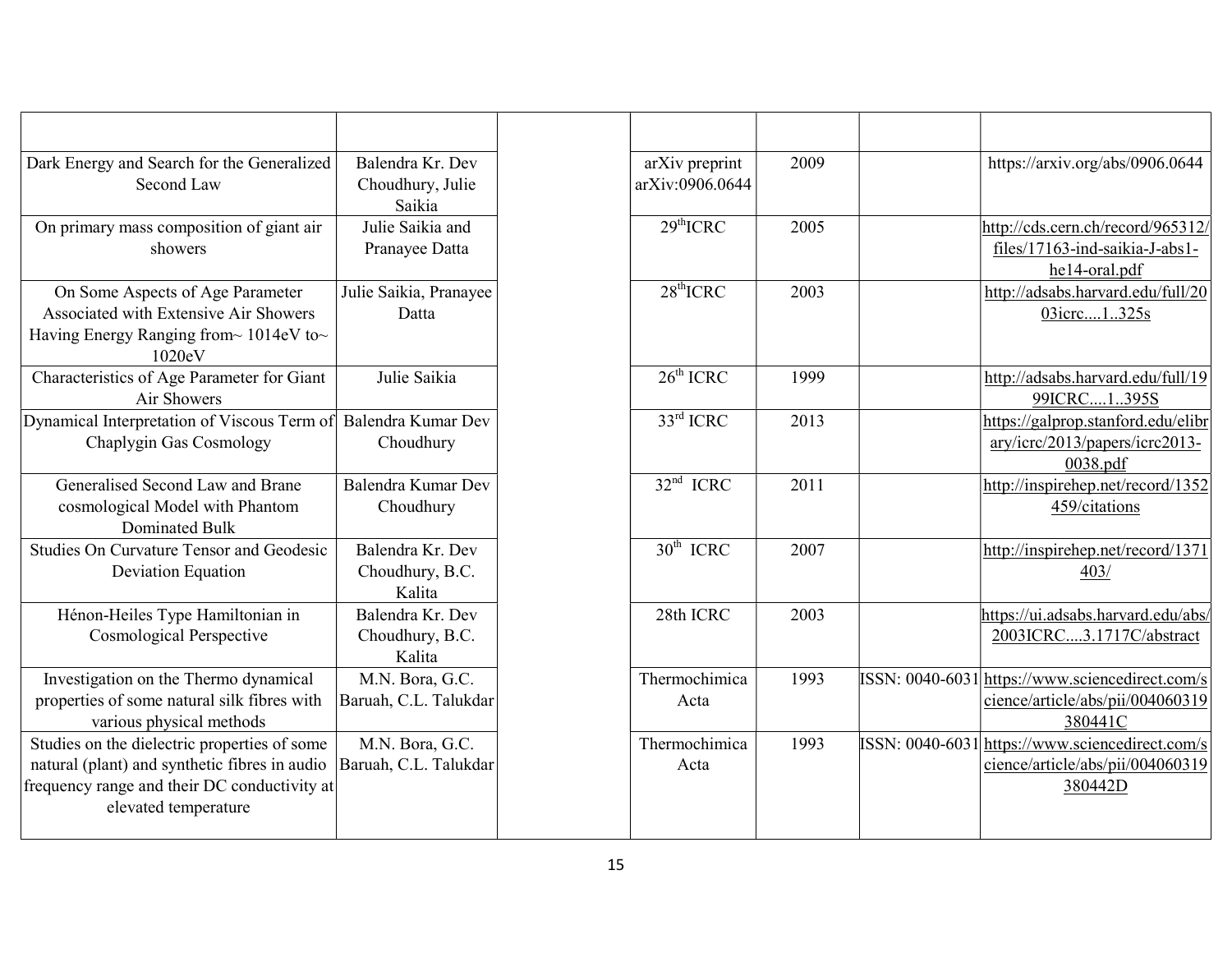| Effect of swift heavy ion irradiation on lead                    | N. Choudhury et al.                  |            | <b>Radiation Effects</b> | 2013 | Print ISSN:  | https://www.tandfonline.com/doi                 |
|------------------------------------------------------------------|--------------------------------------|------------|--------------------------|------|--------------|-------------------------------------------------|
| sulfide quantum dots embedded in polyvinyl                       |                                      |            | and Defects in           |      | 1042-0150    | /abs/10.1080/10420150.2012.761                  |
| alcohol                                                          |                                      |            | Solids                   |      | Online ISSN: | 995                                             |
|                                                                  |                                      |            |                          |      | 1029-4953    |                                                 |
| Protecting Role of AuNP Conjugated Insulin Pankaj Kalita, Manash |                                      |            | Int J Pharm Bio          | 2015 | 0975-6299    | https://ijpbs.net/abstract.php?arti             |
| on Piameter and Granular Region of Mice                          | Barthakur, Neelom                    |            | Sci,                     |      |              | $cle = NDEyNg ==$                               |
| Brain Damaged by PTZ induced Seizure.                            | Gogoi and Devasish                   |            |                          |      |              |                                                 |
|                                                                  | Chowdhury                            |            |                          |      |              |                                                 |
| In<br>Modelling<br>silico<br>Structural<br>and                   | Pankaj Kalita,                       |            | Indo American J          | 2014 | 2231-6876    | https://www.semanticscholar.org                 |
| Characterization of V- Aminobutyrate                             | Rituparna Sarma,                     |            | Pharm Res.               |      |              | /paper/IN-SILICO-                               |
| Aminotransferase (GABA - AT)                                     | Pratap K Parida,                     | Zoology    |                          |      |              | MODELLING-AND-                                  |
|                                                                  | Chadipiralla Kiranmai,               |            |                          |      |              | STRUCTURAL-                                     |
|                                                                  | Manash Barthakur &                   |            |                          |      |              | CHARACTERIZATION-Kalita-                        |
|                                                                  | P. Vijaya Bhaskar                    |            |                          |      |              | Sarma/c0167f1f78aa624b847e5c                    |
|                                                                  | Reddy;                               |            |                          |      |              | ee9724e3f5b422e4a5                              |
| In-vitro Study on the Effect of Citrate                          |                                      |            | Elsevier Materials       | 2016 |              | ISSN: 2214-7853 https://www.sciencedirect.com/s |
| Stabilized AuNP on RBC                                           | Chayanika Devi,<br>Pankaj Kalita and |            | today's                  |      |              | cience/article/pii/S22147853163                 |
|                                                                  | Manash Barthakur;                    |            | proceedings,             |      |              | 03571                                           |
|                                                                  |                                      |            |                          |      |              |                                                 |
|                                                                  |                                      |            |                          |      |              |                                                 |
| Rapid detection and quantification of                            | <b>Briliant Adhi</b>                 |            | Biosensors and           | 2017 |              | ISSN: 0956-5663 https://www.sciencedirect.com/s |
| Enterovirus 71 by a portable surface                             | Prabowoaf, Robert                    |            | <b>Bioelectronics</b>    |      |              | cience/article/pii/S09565663173                 |
| plasmon resonance biosensor                                      | Y.L.Wangbd,                          |            |                          |      |              | 00441                                           |
|                                                                  | Muhammad Khari                       |            |                          |      |              |                                                 |
|                                                                  | Secarioa, Po-Ting Ou,                | Biophysics |                          |      |              |                                                 |
|                                                                  | Azharul Aloma, Jia-                  | Biophysics |                          |      |              |                                                 |
|                                                                  | JungLiu, Kou-Chen                    |            |                          |      |              |                                                 |
|                                                                  | Liu                                  |            |                          |      |              |                                                 |
| Rapid screening of Mycobacterium                                 | Briliant Adhi Prabowo,               |            | Sensors and              | 2018 |              | ISSN: 0925-4005 https://www.sciencedirect.com/s |
| tuberculosis complex (MTBC) in clinical                          | Ying-Feng Chang,                     |            | Actuator                 |      |              | cience/article/pii/S09254005173                 |
| samples by a modular portable biosensor                          | Hsin-Chih Lai,                       |            | <b>B:Chemical</b>        |      |              | 13102                                           |
|                                                                  | Azharul Alom,                        |            | Journal                  |      |              |                                                 |
|                                                                  | Parthasarathi Pal, Yu-               |            |                          |      |              |                                                 |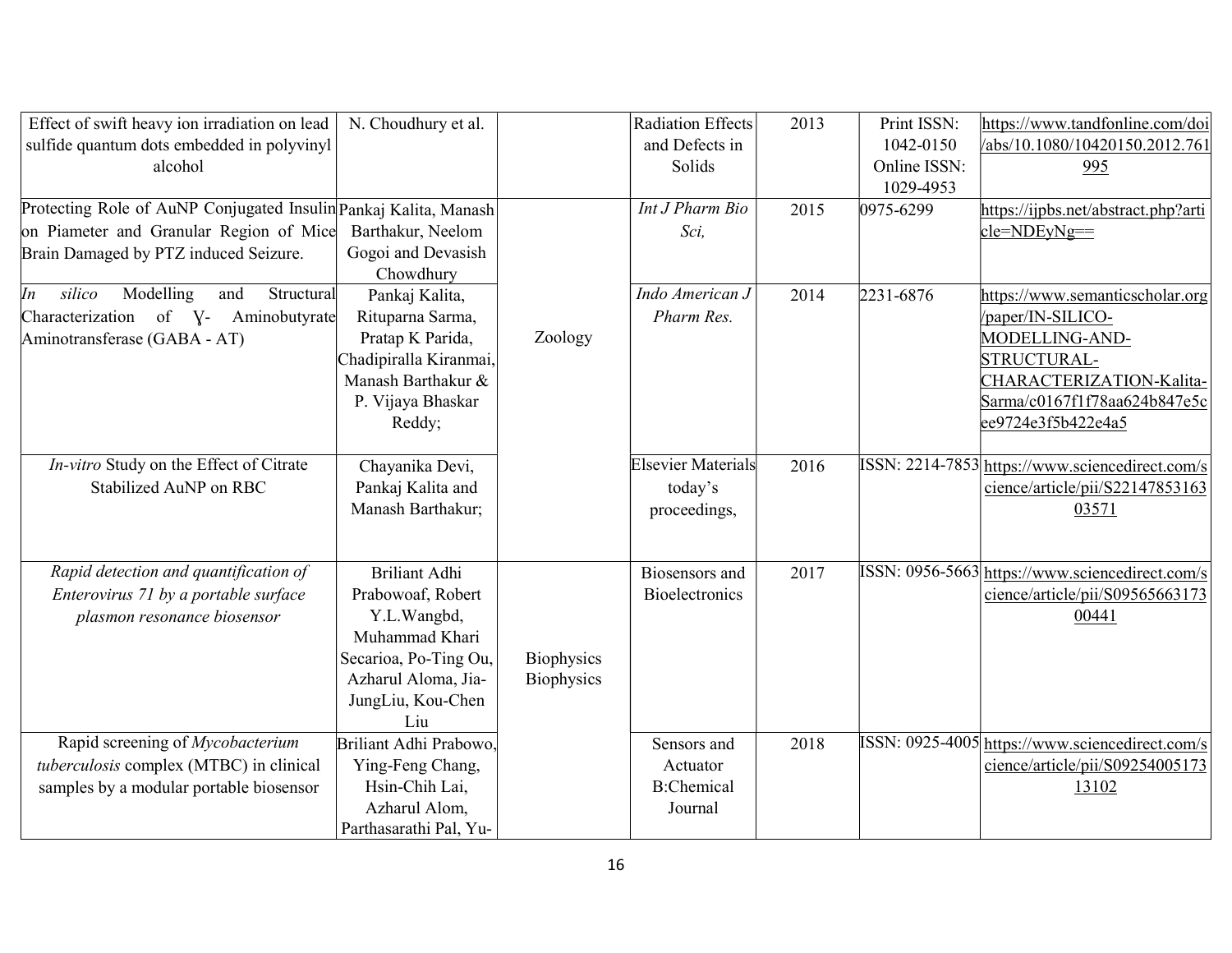|                                                                                                                                                                                            | Ying Lee, Nan-Fu<br>Chiu, Koji Hatanaka,<br>Li-Chen Su, Kou-Chen<br>Liu                                    |         |                                                                                                        |      |                                                      |                                                                             |
|--------------------------------------------------------------------------------------------------------------------------------------------------------------------------------------------|------------------------------------------------------------------------------------------------------------|---------|--------------------------------------------------------------------------------------------------------|------|------------------------------------------------------|-----------------------------------------------------------------------------|
| Room Temperature Ring Opening of<br>Epoxides Over Triflic Acid Functionalized<br>Cage Like Mesoporous Materials                                                                            | Prantu Dutta Dr.<br>Pranjal Kalita Dr.<br>Pranjal K. Baruah                                                |         | <b>Chemistry Select</b>                                                                                | 2016 | 2365-6549                                            | https://onlinelibrary.wiley.com/d<br>oi/10.1002/slct.201600500              |
| Cage Like Al-KIT-5 Mesoporous Materials<br>for C–C Bond Formation Reactions Under<br><b>Solvent Free Conditions</b>                                                                        | Pranjal K. Baruah,<br>Prantu Dutta, Pranjal<br>Kalita                                                      |         | Catalysis Letters                                                                                      | 2015 | $1011 -$<br>$372X$ (print)<br>$1572 -$<br>879X (web) | https://link.springer.com/article/1<br>0.1007/s10562-015-1611-7             |
| Deamination of Betti bases: a facile route to<br>1-alkyl-2-naphthols and phenols via a metal-<br>free transfer hydrogenation under microwave Mohit L .Deb, Pranjal<br>irradiation          | PrantuDutta,<br>Choitanya Dev Pegu,<br>K.Baruah                                                            |         | Tetrahedron<br>Letters                                                                                 | 2015 | 0040-4039                                            | https://www.sciencedirect.com/s<br>cience/article/pii/S00404039150<br>08400 |
| Brønsted-Acid-Mediated Divergent<br>Reactions of Betti Bases with Indoles: An<br>Approach to Chromeno[2,3-b]indoles<br>through Intramolecular Dehydrogenative<br>C2-Alkoxylation of Indole | Mohit L. Deb<br>Choitanya Dev Pegu<br>Bhaskar Deka Prantu<br>Dutta Amol S.<br>Kotmale Pranjal K.<br>Baruah |         | European journal<br>of organic<br>chemistry                                                            | 2016 | 1099-0690                                            | https://onlinelibrary.wiley.com/d<br>oi/10.1002/ejoc.201600546              |
| Impact of Gold Nanoparticles on<br>Electrophysiology and Intracellular Calcium<br>in Cultured Neuron,                                                                                      | Manash Barthakur                                                                                           | Zoology | Research Journal<br>of Life Sciences,<br>Bioinformatics,<br>Pharmaceutical<br>and Chemical<br>Sciences | 2018 | 2454-6348                                            | http://www.rjlbpcs.com/article-<br>pdf-downloads/2018/19/236.pdf            |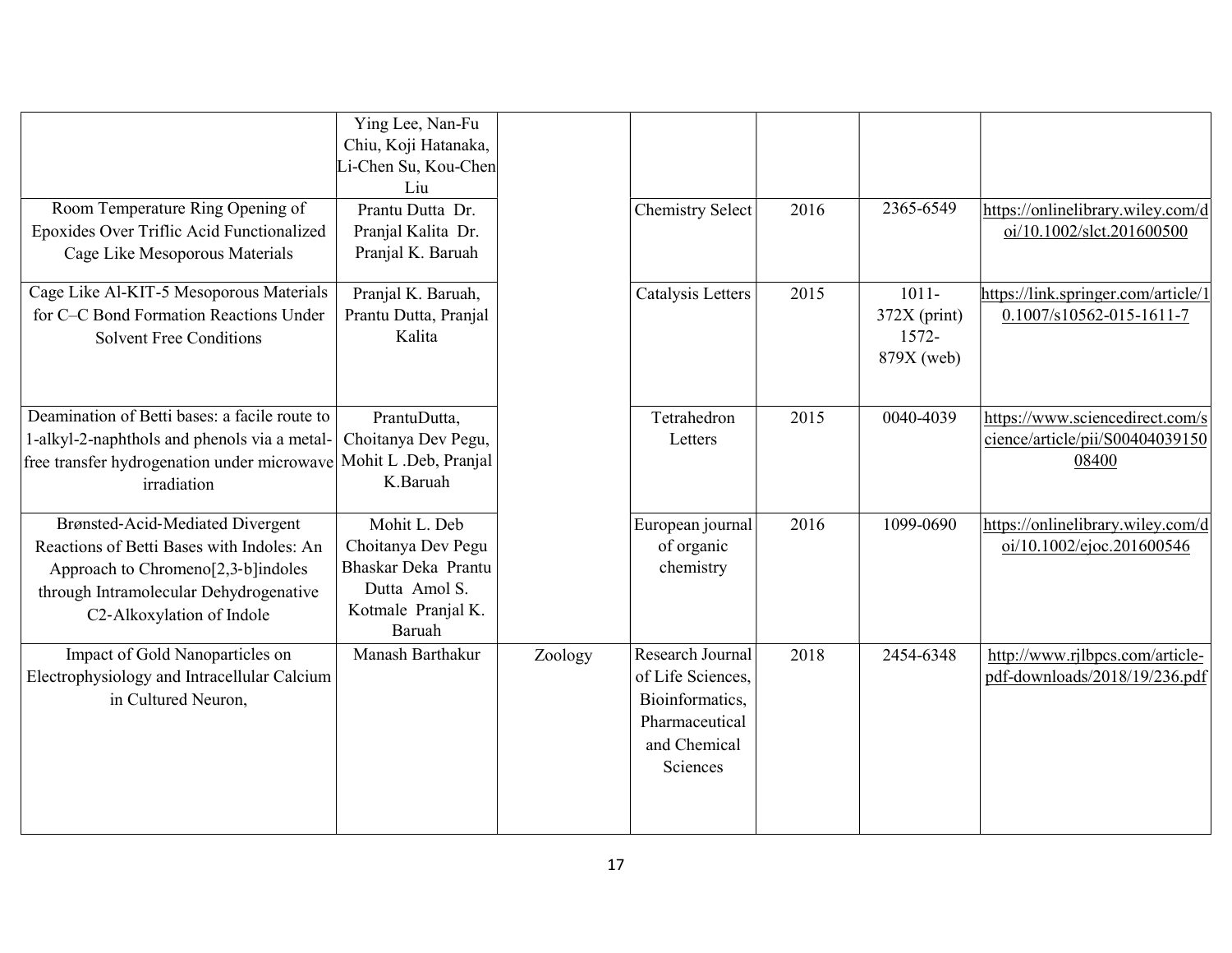| A Study on Emotional Intelligence in           | Alaka Das |           | Indian Journal of | 2016 | ISSN No. 2249-        | https://www.worldwidejournals.c                 |
|------------------------------------------------|-----------|-----------|-------------------|------|-----------------------|-------------------------------------------------|
| Relation to General Intelligence and Spiritual |           |           | Applied Research  |      | 555X                  | om/indian-journal-of-applied-                   |
| Intelligence                                   |           |           |                   |      |                       | research-                                       |
|                                                |           |           |                   |      |                       | (IJAR)/fileview/August 2016 1                   |
|                                                |           |           |                   |      |                       | 470034335 91.pdf                                |
| A Study Of Environmental Awareness,            | Alaka Das |           | Indian Journal of | 2016 | <b>ISSN No. 2249-</b> | https://www.worldwidejournals.c                 |
| <b>Environmental Attitude And Ecological</b>   |           |           | Applied Research  |      | 555X                  | om/indian-journal-of-applied-                   |
| Behaviour Of The B. Ed Students                |           |           |                   |      |                       | research-                                       |
|                                                |           |           |                   |      |                       | (IJAR)/fileview/November 2016                   |
|                                                |           |           |                   |      |                       | 1492175460 224.pdf                              |
| Attitude Of The B. Ed Students Towards         | Alaka Das | Education | Indian Journal of | 2017 | <b>ISSN No. 2249-</b> | https://www.worldwidejournals.c                 |
| Micro-Teaching-A Study                         |           |           | Applied Research  |      | 555X                  | om/indian-journal-of-applied-                   |
|                                                |           |           |                   |      |                       | research-                                       |
|                                                |           |           |                   |      |                       | (IJAR)/fileview/November 2017                   |
|                                                |           |           |                   |      |                       | 1509516188 127.pdf                              |
| A Study Of The Relationship Between            | Alaka Das |           | Global Journal Of | 2016 | <b>ISSN No. 2277-</b> | https://www.worldwidejournals.c                 |
| Emotional Intelligence And Teacher             |           |           | Research          |      | 8160                  | om/global-journal-for-research-                 |
| <b>Effectiveness Of Teacher Educators</b>      |           |           | Analysis          |      |                       | analysis-                                       |
|                                                |           |           |                   |      |                       | GJRA/fileview/November 2017                     |
|                                                |           |           |                   |      |                       | 1509787032 77.pdf                               |
| Challenges In Implementation Of Iedss And      | Alaka Das |           | Global Journal Of | 2018 | <b>ISSN No. 2277-</b> | https://www.worldwidejournals.c                 |
| Role Of Rmsa: A Study With Special             |           |           | Research          |      | 8160                  | om/global-journal-for-research-                 |
| Reference To Kamrup (R) District               |           |           | Analysis          |      |                       | analysis-                                       |
|                                                |           |           |                   |      |                       | GJRA/fileview/July 2018 1531                    |
|                                                |           |           |                   |      |                       | 402843 71.pdf                                   |
|                                                |           |           | Global Journal Of |      |                       |                                                 |
| Metacognition and Learning: An Overview        | Alaka Das |           |                   | 2016 | <b>ISSN No. 2277-</b> | nttps://www.worldwidejournals.c                 |
|                                                |           |           | Research          |      | 8160                  | om/global-journal-for-research-                 |
|                                                |           |           | Analysis          |      |                       | analysis-                                       |
|                                                |           |           |                   |      |                       | GJRA/fileview/August 2016 14<br>70490298 26.pdf |
|                                                |           |           |                   |      |                       |                                                 |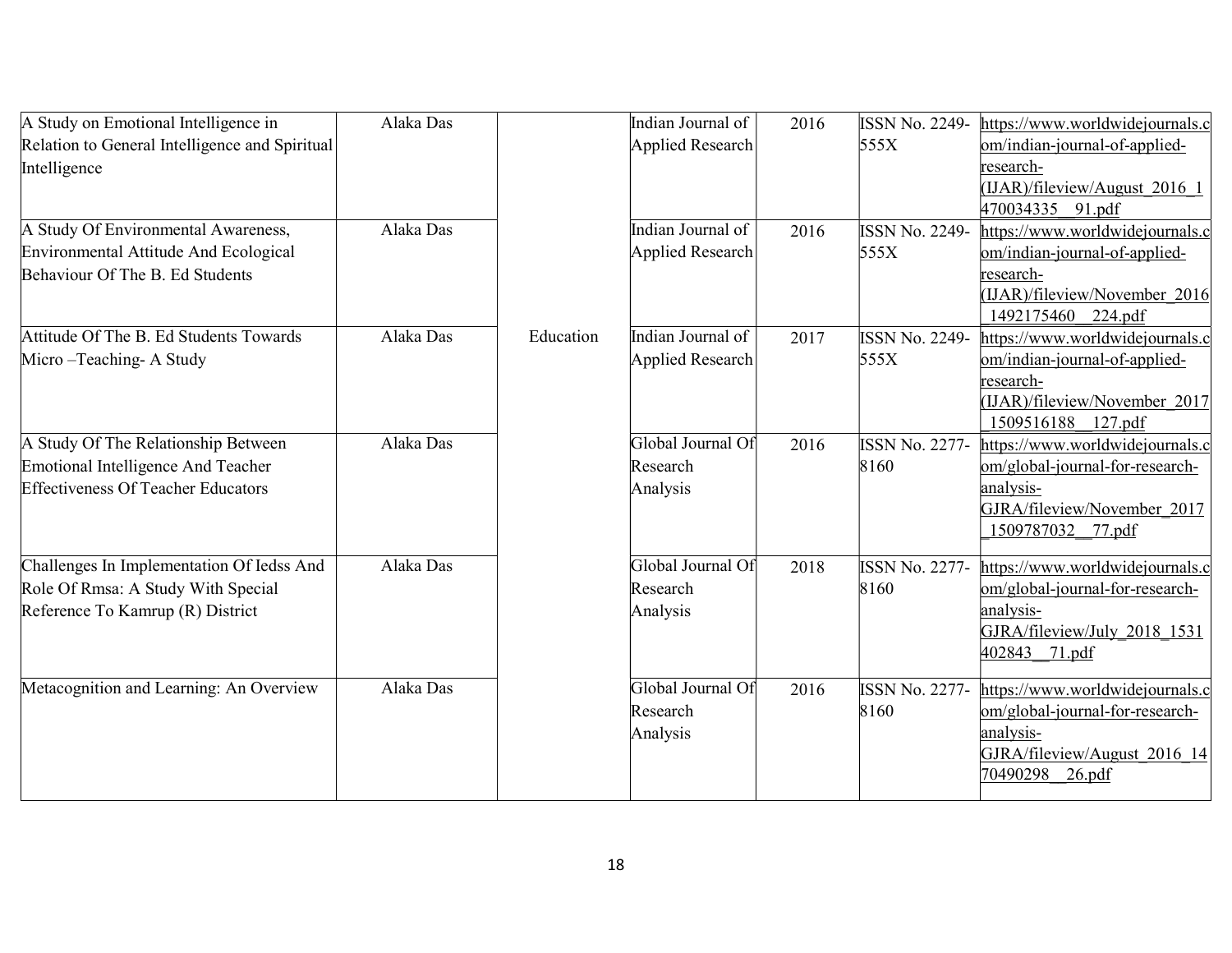### 6. Seminars/Workshops/Conferences attended by faculty members

|                  | <b>INTERNATIONAL IN ABROAD</b>                                               |                                                                |                                         |                           |                   |  |  |  |  |  |
|------------------|------------------------------------------------------------------------------|----------------------------------------------------------------|-----------------------------------------|---------------------------|-------------------|--|--|--|--|--|
| <b>Sl. No.</b>   | Name of the<br>participant                                                   | Seminar/workshop/conference                                    | Organizer                               | <b>Activity performed</b> | Year              |  |  |  |  |  |
| 1.               | Dr B K Dev<br>Choudhury, Principal                                           | 28 <sup>th</sup> International Cosmic<br>Ray Conference (ICRC) | IUPAP, Tsukuba, Japan                   | Paper presented           | 2003              |  |  |  |  |  |
|                  |                                                                              | $30^{\text{th}}$ ICRC                                          | IUPAP, Merida, Mexico                   | Paper presented           | 2007              |  |  |  |  |  |
|                  |                                                                              | $31st$ ICRC                                                    | IUPAP, Lodz, Poland                     | Paper presented           | 2009              |  |  |  |  |  |
|                  |                                                                              | $32nd$ ICRC                                                    | IUPAP, Beijing, China                   | Paper presented           | 2011              |  |  |  |  |  |
|                  |                                                                              | $33^{\text{rd}}$ ICRC                                          | IUPAP, Rio de Janeiro,<br><b>Brazil</b> | Paper presented           | $\overline{2013}$ |  |  |  |  |  |
| 2.               | Dr Chitralekha<br>Talukdar, Associate<br>Professor, Department<br>of Physics | 8 <sup>th</sup> Asian Thermo physical Properties<br>Conference | Kyushu Univ. Fukuoka,<br>Japan          | Paper presented           | 2007              |  |  |  |  |  |
| 3.               | Dr Julie Saikia                                                              | $23^{\text{rd}}$ ICRC                                          | IUPAP, Calgary, Canada                  | Paper presented           | 1993              |  |  |  |  |  |
|                  | Associate Professor,                                                         | $24^{\text{th}}$ ICRC                                          | IUPAP, Rome, Italy                      | Paper presented           | 1995              |  |  |  |  |  |
|                  | Department of Physics                                                        | $28th$ ICRC                                                    | IUPAP, Tsukuba, Japan                   | Paper presented           | 2003              |  |  |  |  |  |
|                  |                                                                              | $30th$ ICRC                                                    | IUPAP, Merida, Mexico                   | Paper presented           | 2007              |  |  |  |  |  |
|                  |                                                                              | $31st$ ICRC                                                    | IUPAP, Lodz, Poland                     | Paper presented           | 2009              |  |  |  |  |  |
|                  |                                                                              | $32nd$ ICRC                                                    | IUPAP, Beijing, China                   | Paper presented           | 2011              |  |  |  |  |  |
|                  |                                                                              | $33rd$ ICRC                                                    | IUPAP, Rio de Janeiro,<br><b>Brazil</b> | Paper presented           | 2011              |  |  |  |  |  |
| 4.               | Dr. Nripendra Nath<br>Talukdar                                               |                                                                | China                                   | Paper presented           |                   |  |  |  |  |  |
| $\overline{5}$ . | Dr. Navajyoti<br>Choudhury                                                   | 4 <sup>th</sup> HYMA                                           | Spain                                   | Paper presented           | 2015              |  |  |  |  |  |
|                  |                                                                              |                                                                |                                         |                           |                   |  |  |  |  |  |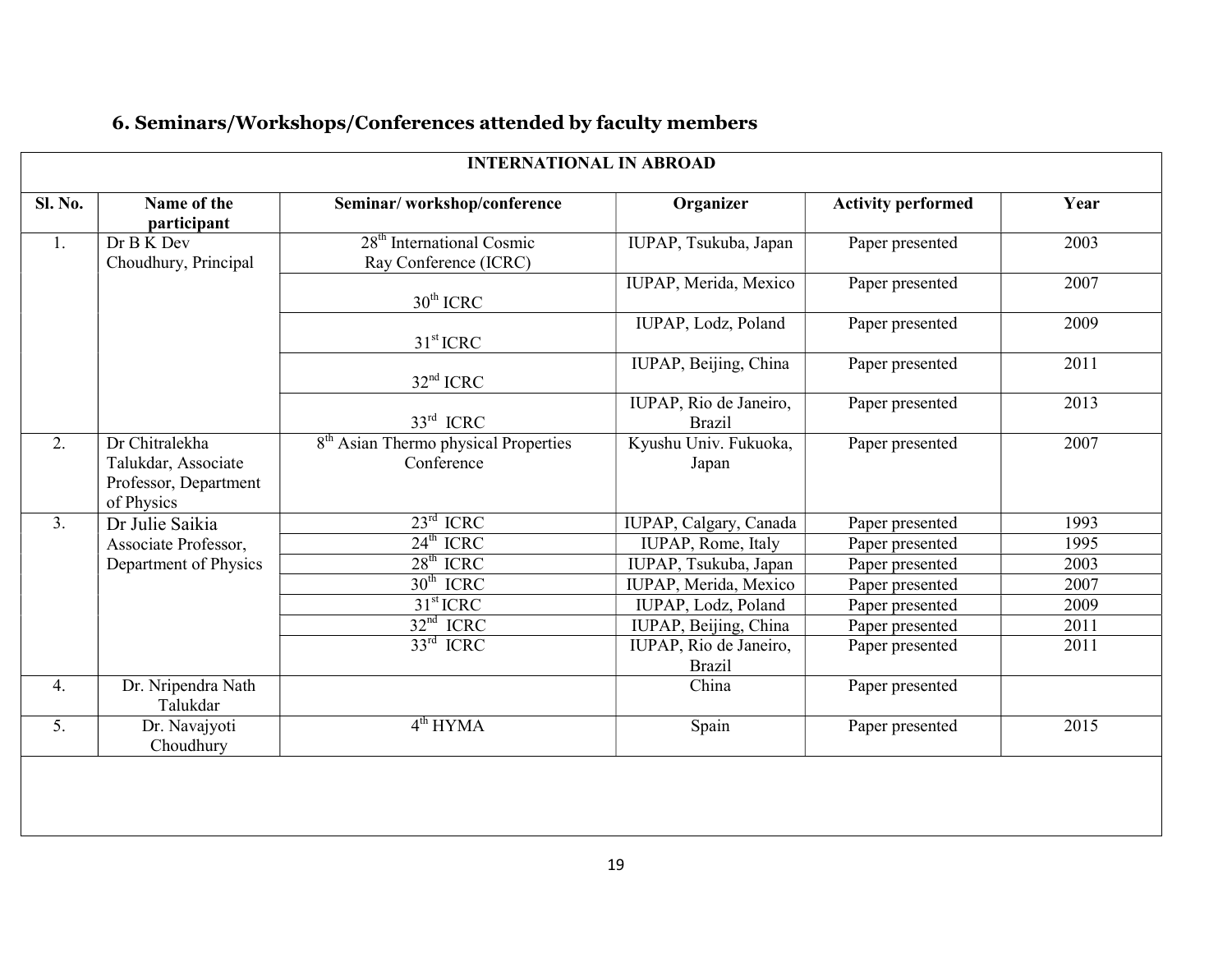|                  | <b>INTERNATIONAL WITHIN THE COUNTRY</b>                                      |                                                                              |                                                          |                           |                   |  |  |  |  |
|------------------|------------------------------------------------------------------------------|------------------------------------------------------------------------------|----------------------------------------------------------|---------------------------|-------------------|--|--|--|--|
| Sl. No.          | Name of the<br>participant                                                   | Seminar/workshop/conference                                                  | Organizer                                                | <b>Activity performed</b> | Year              |  |  |  |  |
| 1.               | Aditya Ch Deka<br><b>Associate Professor</b><br>Department of<br>Geography   | International Seminar on Land use,<br>Biodiversity and Climate Change"       | Dept of Geography,<br>Cotton college.                    | Paper represented         | 2010              |  |  |  |  |
| 2.               | Dr B K Dev<br>Choudhury, Principal                                           | $29th$ ICRC                                                                  | IUPAP, Pune, India                                       | Paper presented           | 2005              |  |  |  |  |
| 3.               | Dr Chitralekha<br>Talukdar, Associate<br>Professor, Department<br>of Physics | $6th$ Asian Thermo physical Properties<br>Conference                         | Gauhati University                                       | Paper presented           | 2001              |  |  |  |  |
| 4.               | Dr Julie Saikia<br>Associate Professor,                                      | <b>ICNAP</b>                                                                 | IIA, Bangaluru                                           | Paper presented           | 1994              |  |  |  |  |
|                  | Department of Physics                                                        | $29th$ ICRC                                                                  | IUPAP, Pune, India                                       | Paper presented           | 2005              |  |  |  |  |
| $\overline{5}$ . | Dr Navajyoti                                                                 | <b>International Conference</b>                                              | (IUAC), New Delhi                                        | Paper presented           | 2012              |  |  |  |  |
|                  | Choudhury<br>Associate Professor<br>Department of                            | <b>ICANN</b>                                                                 | IIT G,                                                   | Paper presented           | $\overline{2011}$ |  |  |  |  |
|                  | Physics                                                                      | <b>ICFANT</b>                                                                | Jadavpur University,<br>Kolkata-700032                   | Paper presented           | 2010              |  |  |  |  |
|                  |                                                                              | <b>SHIMEC</b>                                                                | <b>IUAC</b> , New Delhi                                  | Paper presented           | 2010              |  |  |  |  |
| 6.               | Dr. Khagesh SenDeka<br>Associate Professor,<br>Department of<br>Assamese     | International seminar on Genres of Belief<br>from Folkristic Perspective     | <b>USTM</b> in collaboration<br>with University of Tartu | Presented                 | 2013              |  |  |  |  |
| 7.               | Montu Saikia, Assistant<br>Professor, Department<br>of English               | International Seminar on "Genres of Belief<br>From Folkloristic Perspective" | <b>USTM</b>                                              | $-do-$                    | 2013              |  |  |  |  |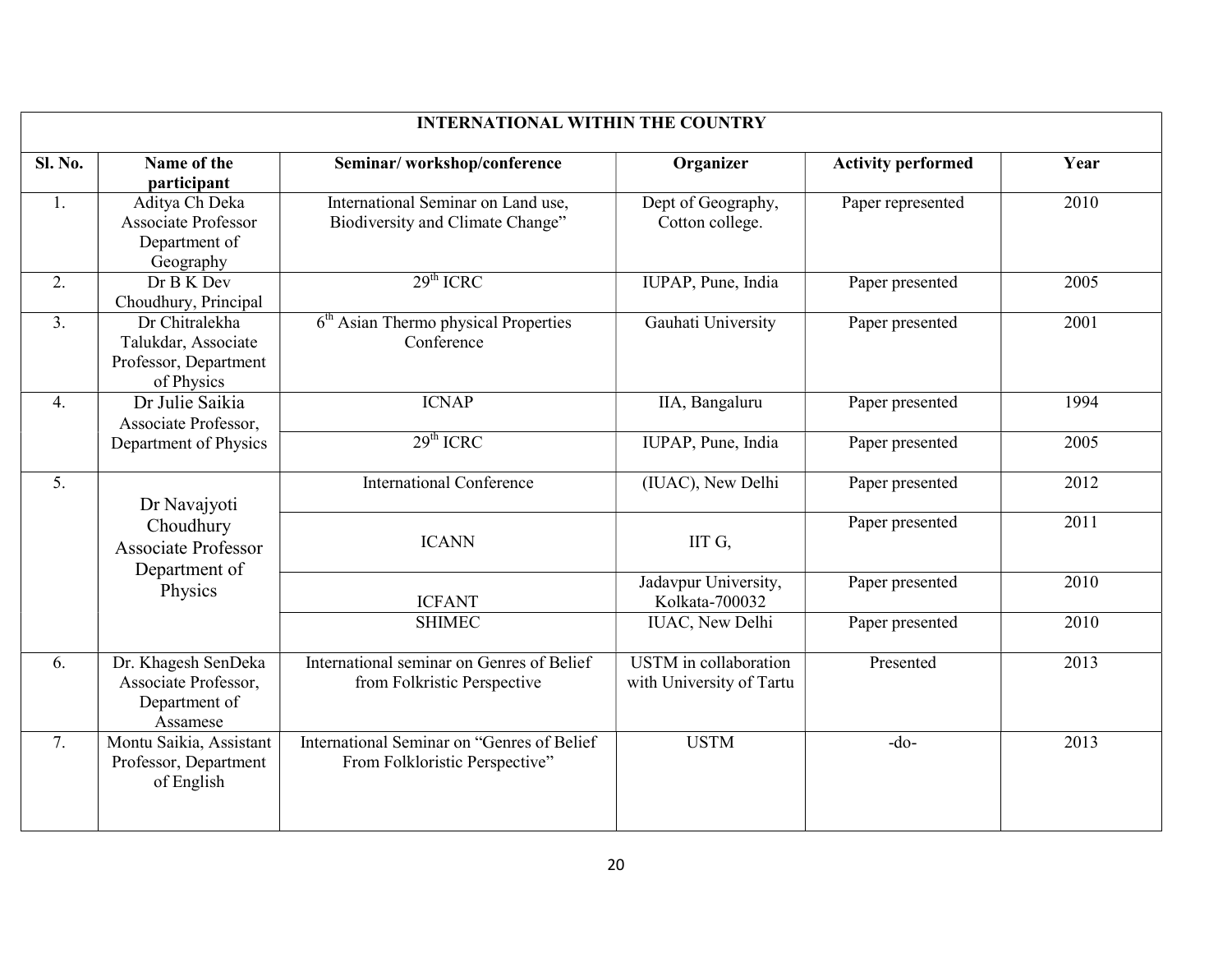| 8.  | Dr Dipak Konwar,<br>Assistant Professor,<br>Department of Botany               | International Conference on Harnessing<br>Natural Resources for Sustainable<br>Development: Global Trend                                                | <b>Cotton College State</b><br>University                    | $-do-$ | 29-31 January, 2013 |
|-----|--------------------------------------------------------------------------------|---------------------------------------------------------------------------------------------------------------------------------------------------------|--------------------------------------------------------------|--------|---------------------|
| 9.  | Atwar Rahman,<br>Associate Professor,<br>Department of<br><b>Statistics</b>    | International conference- Recent Trends in<br>probability and statistics: Theory and<br>Application                                                     | Gauhati University                                           | $-do-$ | 2012                |
| 10. | Md. Ayez Ali,<br>Assistant Professor,<br>Department of<br>Geography            | International seminar on Land use,<br>Biodiversity and Climate Change                                                                                   | Dept of Geography,<br>Cotton college                         | $-do-$ | /2010               |
| 11. | Dipen Bezbaruah,<br>Assistant Professor,<br>Department of English              | International<br>Seminar on Genres of Belief from a<br>Folkloristic Perspective                                                                         | USTM, Meghalaya                                              | $-do-$ | 2013                |
|     |                                                                                | International seminar on Tradition Identity<br>and Diversity: the Future of Indigenous<br>Culture in a Globalised World                                 |                                                              | $-do-$ | 2011                |
|     |                                                                                | International workshop on Teaching English<br>Language Skills                                                                                           | Sonapur College                                              | $-do-$ | 2011                |
| 12. | Dr Kalpana Misra<br><b>Assistant Professor</b><br>Department of<br>Mathematics | International Conference on "Recent<br>Advances in Mathematical Statistics and its<br>Application in Applied Sciences"                                  | Gauhati University,                                          | $-do-$ | 2012                |
| 13. | Nayanmoni Baruah,<br>Assistant Professor,<br>Department of<br>Assamese         | International seminar on:<br>Supernatural Elements in the Folk-tales of<br>Assam with special reference to Lakshminath<br>Bezbarooah's Burhi Aair Sadhu | University of Science<br>and Technology,<br>Meghalaya, India | $-do-$ | 2013                |
| 14. | Dr. Paresh Ch. Kalita,<br>Associate Professor,<br>Department of Botany         | International conference on harnessing<br>national resources for sustainable<br>development: Global trends                                              | Cotton College,<br>Guwahati.                                 | $-do-$ | 2014                |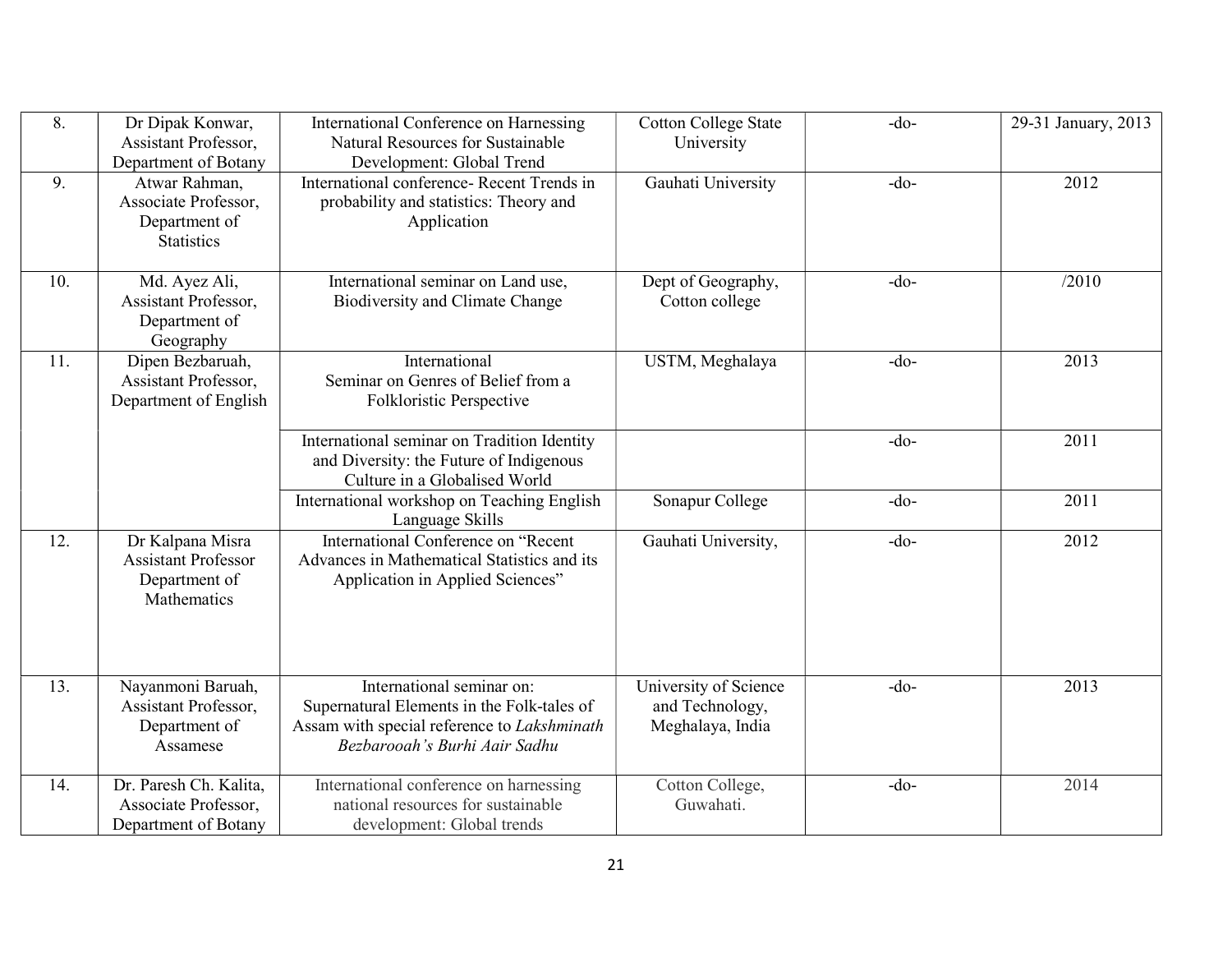#### 7. Research Publications of students:

| Title of paper                                                            | Name of the<br>author/s | Name of<br>journal         | Year of<br>publication | <b>ISBN/ISSN</b><br>number | Link of the recognition in<br><b>UGC</b> enlistment of the<br>Journal |
|---------------------------------------------------------------------------|-------------------------|----------------------------|------------------------|----------------------------|-----------------------------------------------------------------------|
| Evaluation of nutritional composition, nutraceutical                      | Chintu Mani Saikia,     | Proceeding of UGC          | 2017                   | -----                      |                                                                       |
| property and antioxidant activity of peel extract of                      | Dipak Konwar, Pankaj    | sponsored national         |                        |                            |                                                                       |
| two species of Cucurbitaceae family                                       | Kalita                  | seminar on "Food and       |                        |                            |                                                                       |
|                                                                           |                         | <b>Bioprocess Research</b> |                        |                            |                                                                       |
|                                                                           |                         | for Industrial             |                        |                            |                                                                       |
|                                                                           |                         | Application"               |                        |                            |                                                                       |
| Evaluation of nutritional composition, nutraceutical Himashri Deka, Kamal |                         | Proceeding of UGC          | 2017                   |                            |                                                                       |
| property and antioxidant activity of peel extract of                      | Sarma, Pankaj Kalita;   | sponsored national         |                        |                            |                                                                       |
| two species of Cucurbitaceae family                                       |                         | seminar on "Food and       |                        |                            |                                                                       |
|                                                                           |                         | <b>Bioprocess Research</b> |                        |                            |                                                                       |
|                                                                           |                         | for Industrial             |                        |                            |                                                                       |
|                                                                           |                         | Application"               |                        |                            |                                                                       |
| In-vitro Study on the Effect of Citrate Stabilized                        | Chayanika Devi,         | <b>Elsevier Materials</b>  | 2016                   |                            | ISSN: 2214-7853 https://www.sciencedirect.co                          |
| AuNP on RBC                                                               | Pankaj Kalita and       | today's proceedings        |                        |                            | m/science/article/pii/S22147                                          |
|                                                                           | Manash Barthakur        |                            |                        |                            | 85316303571                                                           |
|                                                                           |                         |                            |                        |                            |                                                                       |
| Changes of Ascorbic Acid Content in Selected fruit                        | Chayanika Devi,         | Proceedings of             | 2015                   | ISBN: 978-81-              |                                                                       |
| under different storage temperature with varied                           | Pankaj Kalita and       | national seminar on        |                        | 93152-50-8; pp:            |                                                                       |
| length of time                                                            | Manash Barthakur        | Molecular Biology and      |                        | 148-154                    |                                                                       |
|                                                                           |                         | Biotechnology              |                        |                            |                                                                       |
|                                                                           |                         | Research in North East     |                        |                            |                                                                       |
|                                                                           |                         | India                      |                        |                            |                                                                       |
| Effects of transfluthrin in olfactory memory of swiss                     | Nipu Kumar Das,         | Proceedings of             | 2015                   | ISBN: 978-81-              | -----                                                                 |
| albino mice using Buried Food Test                                        | Hirakjyoti Kakati,      | national seminar on        |                        | 93152-50-8; pp:            |                                                                       |
|                                                                           | Pankaj Kalita and       | Molecular Biology and      |                        | 238-244                    |                                                                       |
|                                                                           | Manash Barthakur        | Biotechnology              |                        |                            |                                                                       |
|                                                                           |                         | Research in North East     |                        |                            |                                                                       |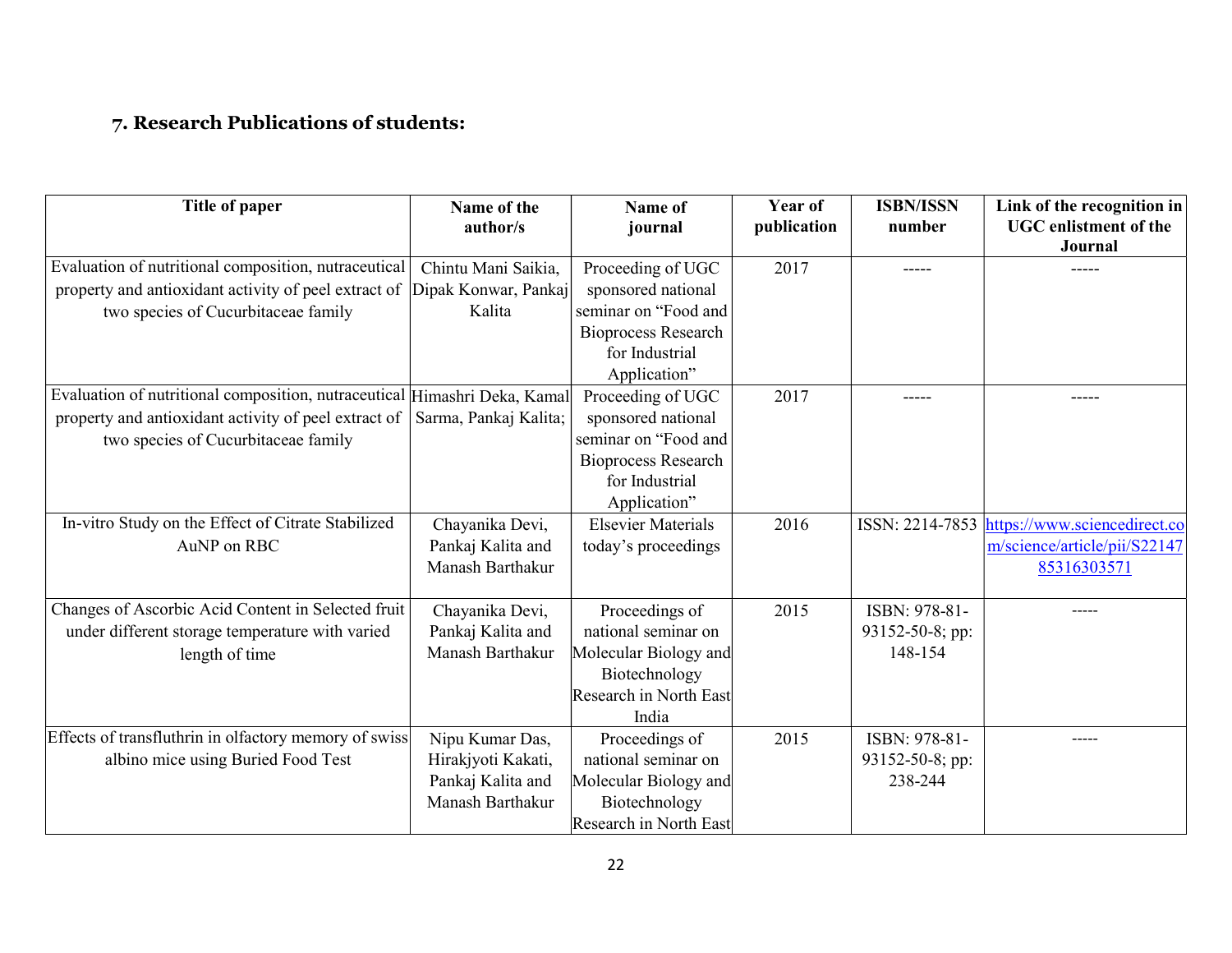|                                                                              |                         | India                                      |      |                 |  |
|------------------------------------------------------------------------------|-------------------------|--------------------------------------------|------|-----------------|--|
|                                                                              |                         |                                            |      |                 |  |
|                                                                              |                         |                                            |      |                 |  |
|                                                                              |                         |                                            |      |                 |  |
| Conjugation of $L$ – glutamic acid and gold                                  | Parangam Goswami,       | Proceedings of                             | 2015 | ISBN: 978-81-   |  |
| nanoparticles,                                                               | Chetan Kashyap,         | national seminar on                        |      | 93152-50-8; pp: |  |
|                                                                              | Dipjyoti Baishya, A.    | Molecular Biology and                      |      | 254-261         |  |
|                                                                              | R. Atique Ulla, Pankaj  | Biotechnology                              |      |                 |  |
|                                                                              | Kalita, Manash          | Research in North East                     |      |                 |  |
|                                                                              | Barthakur and           | India, 2015                                |      |                 |  |
|                                                                              | Navajyoti Choudhury     |                                            |      |                 |  |
| Ethnobotanical Studies in Traditional Knowledge                              | Pankaj Kalita, Lipika   | Proceedings of                             | 2014 | ISBN: 978-81-   |  |
| System of Alcoholic Beverage Production by Three                             | Lahkar, Chintu Mani     | national seminar on                        |      | 925433-7-6; pp: |  |
| Different Tribal Groups of Assam, India; Livelihood                          | Saikia and Dipak        | Molecular Biology and                      |      | 111-119.        |  |
| promotion through non-timber forest products in                              | Konwar                  | Biotechnology                              |      |                 |  |
| India with special reference to North East India                             |                         | Research in North East                     |      |                 |  |
|                                                                              |                         | India, 2015                                |      |                 |  |
| To investigate the photosynthesis of a water plant on                        | Partha Jyoti Kalita,    | Proceedings of                             | 2015 | ISBN: 978-81-   |  |
| fresh and polluted water with the help of electrical                         | Dipjyoti Sarma,         | national seminar on                        |      | 93152-50-8; pp: |  |
| conductivity                                                                 | Pranab Choudhury,       | Molecular Biology and                      |      | 214-225         |  |
|                                                                              | Julie Saikia and B. Kr. | Biotechnology                              |      |                 |  |
|                                                                              | Dev Choudhury;          | Research in North East                     |      |                 |  |
|                                                                              |                         | India                                      |      |                 |  |
| Analogy between the process of emission of                                   |                         | P. Sarmah, D. Sarma, Proceeding of Emrging | 2014 |                 |  |
| electrons in photosynthesis and photoelectric effect  P. Goswami, J. Saikia, |                         | Science and                                |      |                 |  |
| - a Physics point of view                                                    | B.K. Dev Choudhury      | Technologies: Impact                       |      |                 |  |
|                                                                              |                         | on Environment and                         |      |                 |  |
|                                                                              |                         | Human Health                               |      |                 |  |